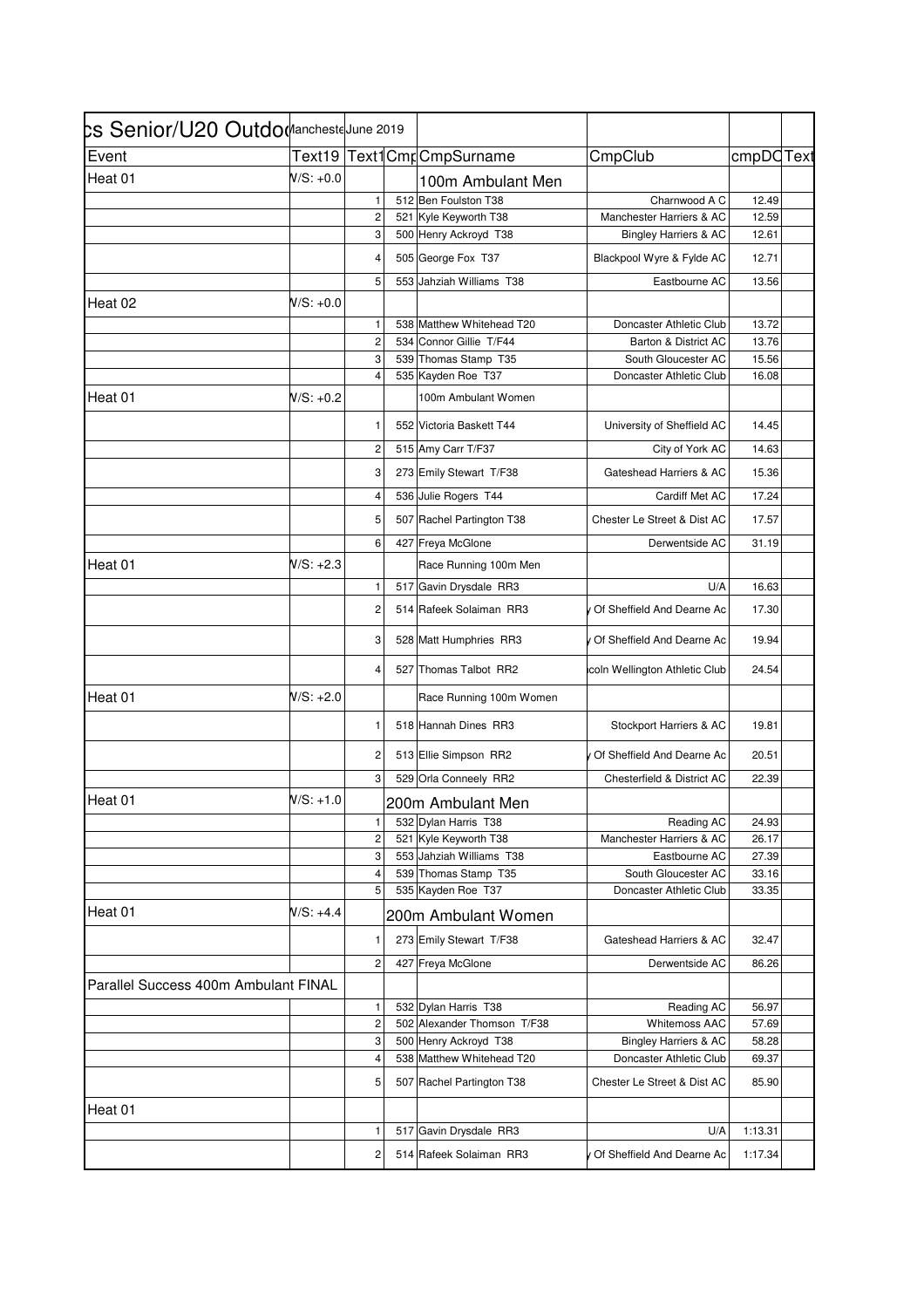|                                        |                | 3                   |     | 528 Matt Humphries RR3                  | Of Sheffield And Dearne Ac                           | 1:25.39        |  |
|----------------------------------------|----------------|---------------------|-----|-----------------------------------------|------------------------------------------------------|----------------|--|
|                                        |                | 4                   |     | 527 Thomas Talbot RR2                   | icoln Wellington Athletic Club                       | 1:39.08        |  |
| Heat 01                                |                |                     |     |                                         |                                                      |                |  |
|                                        |                | 1                   |     | 529 Orla Conneely RR2                   | Chesterfield & District AC                           | 1:44.19        |  |
|                                        |                | 2                   |     | 513 Ellie Simpson RR2                   | V Of Sheffield And Dearne Ac                         | 1:49.28        |  |
| <b>Parallel Success Seated Club FI</b> | W/S            |                     |     |                                         |                                                      |                |  |
|                                        |                | 1                   |     | 504 Stephen Miller F32                  | Gateshead Harriers & AC                              | 28.12          |  |
|                                        |                | 2                   |     | 511 Robert Allerston F32                | Liverpool Harriers & AC                              | 21.61          |  |
|                                        |                | 3                   |     | 508 Gemma Prescott F32                  | eelchair Athletics Association                       | 19.62          |  |
|                                        |                | 4                   |     | 537 Stewart Chappell F32                | Gateshead Harriers & AC                              | 16.29          |  |
|                                        |                | 5                   |     | 506 Kirsty Soutar F32                   | Red Star AC                                          | 15.29          |  |
| <b>Parallel Success Seated Discus</b>  | W/S            |                     |     |                                         |                                                      |                |  |
|                                        |                | 1                   |     | 525 Mike Barker F55                     | <b>Birchfield Harriers</b>                           | 29.82          |  |
|                                        |                | $\overline{c}$      |     | 524 Dave Watson F56                     | <b>Birchfield Harriers</b>                           | 21.22          |  |
|                                        |                | 3                   |     | 509 Samantha Gray F33                   | Gateshead Harriers & AC                              | 8.79           |  |
|                                        |                | 4                   |     | 506 Kirsty Soutar F32                   | Red Star AC                                          | 8.05           |  |
|                                        |                | 5                   |     | 537 Stewart Chappell F32                | Gateshead Harriers & AC                              | 7.56           |  |
|                                        |                | 6                   |     | 511 Robert Allerston F32                | Liverpool Harriers & AC                              | 7.53           |  |
| Parallel Success Seated Javelin        | W/S            |                     |     |                                         |                                                      |                |  |
|                                        |                | 1                   |     | 525 Mike Barker F55                     | <b>Birchfield Harriers</b>                           | 26.45          |  |
|                                        |                | $\overline{c}$      |     | 524 Dave Watson F56                     | <b>Birchfield Harriers</b>                           | 14.03          |  |
|                                        |                | 3                   |     | 509 Samantha Gray F33                   | Gateshead Harriers & AC                              | 6.63           |  |
| Parallel Success Seated Shot Pr        | W/S            |                     |     |                                         |                                                      |                |  |
|                                        |                | 1                   |     | 525 Mike Barker F55                     | <b>Birchfield Harriers</b>                           | 9.34           |  |
|                                        |                | 2                   | 524 | Dave Watson F56                         | <b>Birchfield Harriers</b>                           | 6.42           |  |
|                                        |                | 3                   |     | 519 Sonia Pinheiro F57                  | Wigan & District H & Ac                              | 4.97           |  |
|                                        |                | 4                   |     | 509 Samantha Gray F33                   | Gateshead Harriers & AC                              | 3.56           |  |
|                                        |                | 5                   | 511 | Robert Allerston F32                    | Liverpool Harriers & AC                              | 2.92           |  |
| Senior Men 100m FINAL                  | $N/S: +0.7$    |                     |     |                                         |                                                      |                |  |
|                                        | A Final;       |                     |     |                                         |                                                      |                |  |
|                                        |                | 1<br>$\overline{c}$ |     | 128 Andrew Robertson<br>166 Connor Wood | Sale Harriers Manchester<br>Sale Harriers Manchester | 10.41<br>10.64 |  |
|                                        |                | 3                   |     | 165 James Williams                      | Liverpool Harriers & AC                              | 10.70          |  |
|                                        |                | 4                   |     | 112 Regan Oconnell                      | Of Sheffield And Dearne Ac                           | 10.87          |  |
|                                        |                | 5                   |     | 82 Dominic Lamb                         | Spenborough & Dist AC                                | 11.00          |  |
|                                        |                | 6                   |     | 141 Ben Shields                         | Rotherham Harriers and AC                            | 11.00          |  |
|                                        |                | 7                   |     | 105 Andrew Morgan-Harrison              | Kingston upon Hull AC                                | 11.04          |  |
|                                        |                | 8                   |     | 49 Ian Fennell                          | Manchester Harriers & AC                             | 11.14          |  |
|                                        |                |                     |     |                                         |                                                      |                |  |
|                                        | <b>B</b> Final | 1                   |     | 58 Ryan Hall                            | Oldham & Royton H & AC                               | 11.01          |  |
|                                        |                | 2                   |     | 100 Ciaran McGuire                      | Gateshead Harriers & AC                              | 11.02          |  |
|                                        |                | 3                   |     | 85 Jack Lemaire                         | ern Athletic Club (Isle of Man)                      | 11.10          |  |
|                                        |                | 4                   |     | 31 Joseph Cooper                        | Kingston Upon Hull Ac                                | 11.18          |  |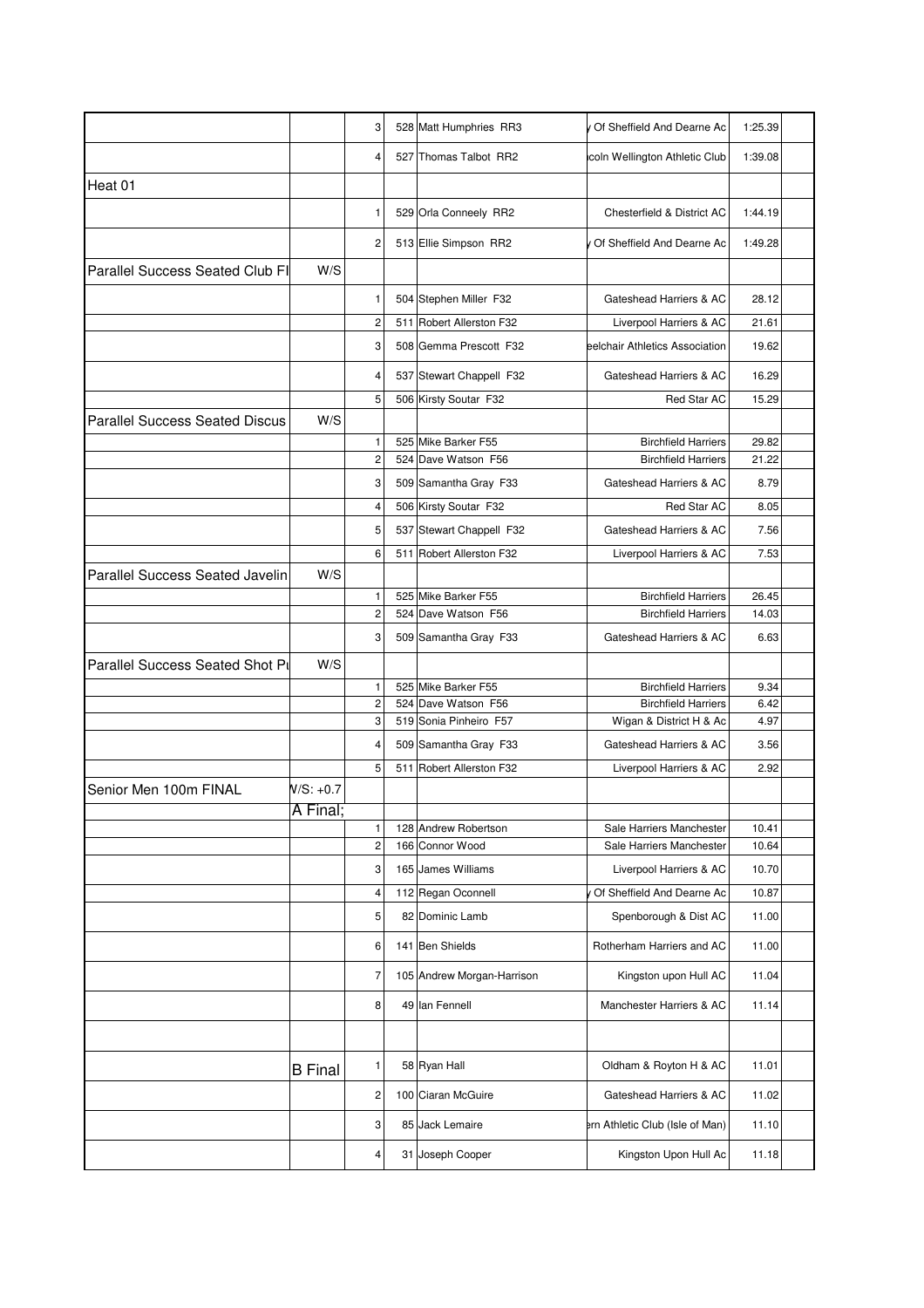|                                       |             | 5              |     | 20 Dominic Bradley         | Crewe and Nantwich AC               | 11.31   |
|---------------------------------------|-------------|----------------|-----|----------------------------|-------------------------------------|---------|
|                                       |             | 6              |     | 71 Colin Hornby            | Sale Harriers Manchester            | 11.36   |
|                                       |             |                |     |                            |                                     |         |
| Heat 01                               | $N/S: +1.9$ | 1              |     | 128 Andrew Robertson       | Sale Harriers Manchester            | 10.45   |
|                                       |             | 2              |     | 166 Connor Wood            | Sale Harriers Manchester            | 10.61   |
|                                       |             | 3              |     | 21 Rivaldo Brown           | <b>Trafford Athletic Club</b>       | 11.01   |
|                                       |             | $\overline{4}$ |     | 20 Dominic Bradley         | Crewe and Nantwich AC               | 11.15   |
|                                       |             | 5              |     | 23 Jonathan Bull           | Durham City Harriers & AC           | 11.46   |
|                                       |             | 6              |     | 106 Adam Murray            | Wakefield District H & AC           | 11.49   |
|                                       |             | $\overline{7}$ |     | 86 Taavo Leon              | Leeds City Athletic Club            | 12.00   |
|                                       |             |                |     |                            |                                     |         |
| Heat 02                               | N/S: +1.9   | 1              | 165 | James Williams             | Liverpool Harriers & AC             | 10.55   |
|                                       |             | $\overline{c}$ |     | 82 Dominic Lamb            | Spenborough & Dist AC               | 10.81   |
|                                       |             | 3              |     | 49 Ian Fennell             | Manchester Harriers & AC            | 10.96   |
|                                       |             | $\overline{4}$ |     | 85 Jack Lemaire            | ern Athletic Club (Isle of Man)     | 11.08   |
|                                       |             |                |     |                            |                                     |         |
|                                       |             | 5              |     | 58 Ryan Hall               | Oldham & Royton H & AC              | 11.11   |
|                                       |             | 6              |     | 71 Colin Hornby            | Sale Harriers Manchester            | 11.28   |
|                                       |             | $\overline{7}$ |     | 144 Daniel Shuttleworth    | <b>Kendal Amateur Athletic Club</b> | 11.89   |
|                                       |             | 8              | 50  | Jonathan Fields            | Rotherham Harriers and AC           | 12.27   |
|                                       |             |                |     |                            |                                     |         |
| Heat 03                               | $N/S: +2.1$ | 1              |     | 112 Regan Oconnell         | Of Sheffield And Dearne Ac          | 10.66   |
|                                       |             | 2              |     | 141 Ben Shields            | Rotherham Harriers and AC           | 10.81   |
|                                       |             | 3              |     | 105 Andrew Morgan-Harrison | Kingston upon Hull AC               | 10.89   |
|                                       |             | 4              |     | 24 Charles Burke           | Manchester Harriers & AC            | 11.15   |
|                                       |             | 5              |     | 31 Joseph Cooper           | Kingston Upon Hull Ac               | 11.28   |
|                                       |             | 6              |     | 150 Michael Taubman        | <b>Manx Harriers</b>                | 11.44   |
|                                       |             | $\overline{7}$ |     | 84 Aidan Leach             | Bingley Harriers & AC               | 11.52   |
|                                       |             | 8              |     | 54 Tyler Fowles            | Of Sheffield And Dearne Ac          | 11.60   |
|                                       |             |                |     |                            |                                     |         |
| Senior Men 110m Hurdles FINAW/S: +2.2 |             | 1              |     | 104 Curtis Mitchell        | Preston Harriers                    | 14.78   |
|                                       |             | 2              |     | 33 Michael Copeland        | Of Sheffield And Dearne Ac          | 15.02   |
|                                       |             | 3              |     | 138 William Seed           | Cleethorpes And District Ac         | 15.26   |
|                                       |             | 4              |     | 60 Matthew Harrison        | Leeds City Athletic Club            | 21.07   |
|                                       |             |                |     |                            |                                     |         |
| Senior Men 1500m FINAL                |             | 1              |     | 163 Matthew Wigelsworth    | <b>Preston Harriers</b>             | 3:52.87 |
|                                       |             | 2              |     | 37 Tiarnan Crorken         | <b>Preston Harriers</b>             | 3:54.00 |
|                                       |             | 3              |     | 10 Daniel Bebbington       | <b>Preston Harriers</b>             | 3:54.55 |
|                                       |             | 4              |     | 99 Jethro McGraw           | ey and Erewash Athletic Club        | 3:55.41 |
|                                       |             | 5              |     | 96 James McCrae            | Hallamshire Harriers Sheffield      | 3:56.33 |
|                                       |             | 6              |     | 6 Grant Anderson           | Stockport Harriers & Ac             | 3:59.27 |
|                                       |             | $\overline{7}$ |     | 59 Matthew Harris          | Rossendale Harriers & Ac            | 4:00.94 |
|                                       |             | 8              |     | 11 Cameron Bell            | Hallamshire Harriers Sheffield      | 4:05.55 |
|                                       |             | 9              |     | 125 Kieran Reay            | Tyne Bridge Harriers                | 4:10.58 |
|                                       |             | 10             |     | 148 Kai Sunman             | <b>Holmfirth Harriers AC</b>        | 4:13.10 |
|                                       |             | 11             |     | 134 Andy Salmon            | Liverpool Harriers & AC             | 4:13.37 |
|                                       |             |                |     |                            |                                     |         |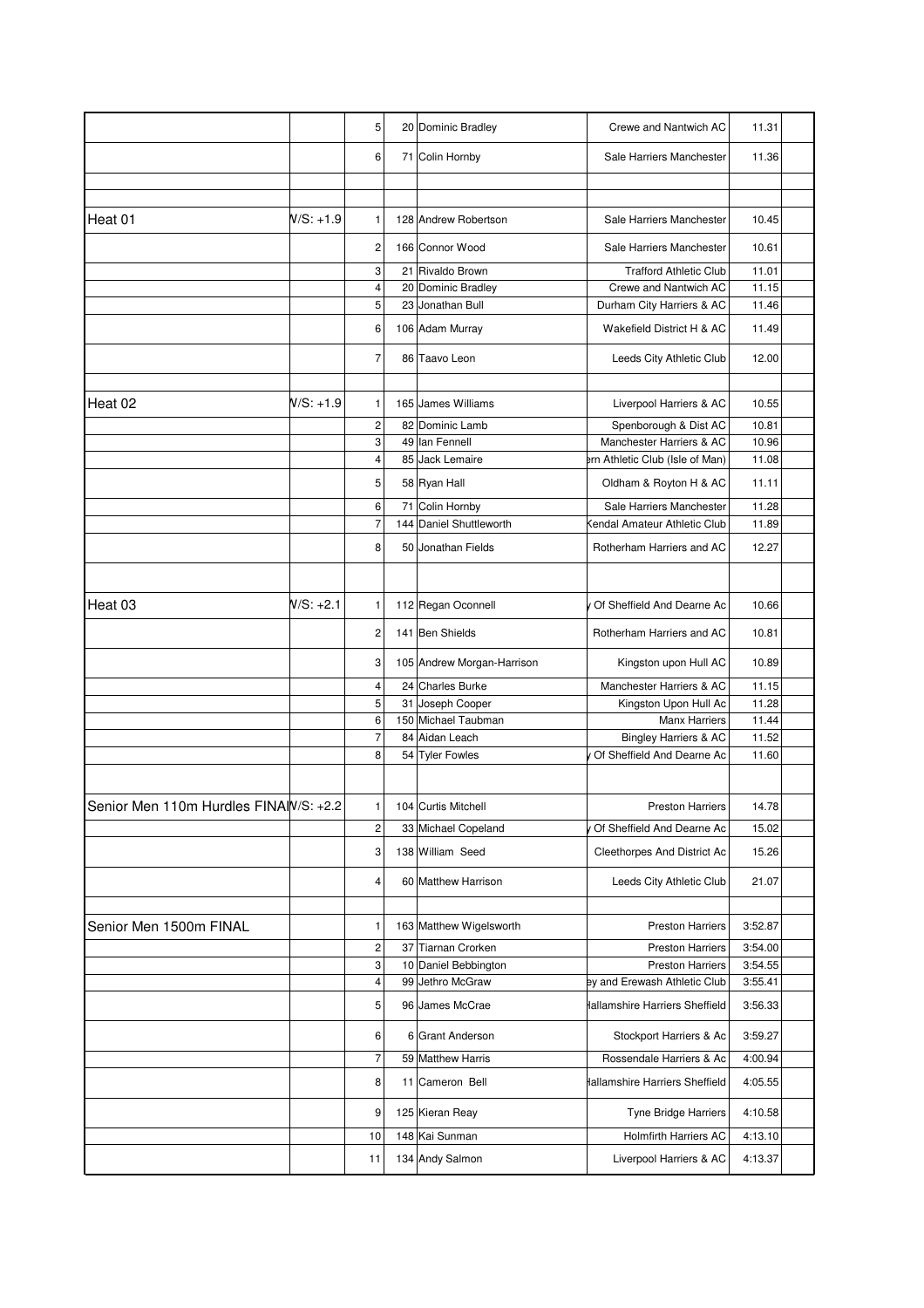|                                     |                | 12             |    | 17 Simon Bolland           | Spenborough & Dist AC            | 4:17.02 |
|-------------------------------------|----------------|----------------|----|----------------------------|----------------------------------|---------|
|                                     |                | 13             |    | 15 Josh Betteley           | Vale Royal AC                    | 4:27.65 |
|                                     |                |                |    |                            |                                  |         |
| Senior Men 200m FINAL               | $N/S: +2.8$    |                |    |                            |                                  |         |
|                                     | A Final        | 1              |    | 166 Connor Wood            | Sale Harriers Manchester         | 20.97   |
|                                     |                | $\mathbf 2$    |    | 128 Andrew Robertson       | Sale Harriers Manchester         | 21.12   |
|                                     |                | 3              |    | 105 Andrew Morgan-Harrison | Kingston upon Hull AC            | 21.28   |
|                                     |                | 4              |    | 112 Regan Oconnell         | v Of Sheffield And Dearne Ac     | 21.33   |
|                                     |                | 5              |    | 82 Dominic Lamb            | Spenborough & Dist AC            | 21.75   |
|                                     |                | 6              |    | 543 Marcus Overend         | Liverpool Harriers & AC          | 21.98   |
|                                     |                | $\overline{7}$ |    | 58 Ryan Hall               | Oldham & Royton H & AC           | 22.08   |
|                                     |                |                |    |                            |                                  |         |
|                                     | <b>B</b> Final | 1              |    | 38 Michael Damoah          | of Sheffield Union of Students   | 22.13   |
|                                     |                | $\mathbf 2$    |    | 100 Ciaran McGuire         | Gateshead Harriers & AC          | 22.29   |
|                                     |                | 3              |    | 23 Jonathan Bull           | Durham City Harriers & AC        | 22.48   |
|                                     |                | 4              |    | 20 Dominic Bradley         | Crewe and Nantwich AC            | 22.59   |
|                                     |                | 5              |    | 73 Joshua Ingham           | <b>Preston Harriers</b>          | 22.70   |
|                                     |                | 6              |    | 106 Adam Murray            | Wakefield District H & AC        | 22.71   |
|                                     |                |                |    |                            |                                  |         |
| Heat 01                             | $N/S: +2.2$    | 1              |    | 166 Connor Wood            | Sale Harriers Manchester         | 21.29   |
|                                     |                | 2              |    | 128 Andrew Robertson       | Sale Harriers Manchester         | 21.40   |
|                                     |                | 3              |    | 58 Ryan Hall               | Oldham & Royton H & AC           | 22.04   |
|                                     |                | 4              | 23 | Jonathan Bull              | Durham City Harriers & AC        | 22.59   |
|                                     |                | 5              |    | 24 Charles Burke           | Manchester Harriers & AC         | 22.67   |
|                                     |                | 6              |    | 106 Adam Murray            | Wakefield District H & AC        | 22.81   |
|                                     |                | $\overline{7}$ | 31 | Joseph Cooper              | Kingston Upon Hull Ac            | 23.02   |
|                                     |                |                |    |                            |                                  |         |
| Heat 02                             | N/S: +2.7      | 1              |    | 165 James Williams         | Liverpool Harriers & AC          | 21.33   |
|                                     |                | 2              |    | 112 Regan Oconnell         | Of Sheffield And Dearne Ac       | 21.49   |
|                                     |                | 3              |    | 100 Ciaran McGuire         | Gateshead Harriers & AC          | 22.38   |
|                                     |                | 4              |    | 20 Dominic Bradley         | Crewe and Nantwich AC            | 22.48   |
|                                     |                | 5              |    | 85 Jack Lemaire            | ern Athletic Club (Isle of Man)  | 22.56   |
|                                     |                | 6              |    | 73 Joshua Ingham           | <b>Preston Harriers</b>          | 22.79   |
|                                     |                | 7              |    | 71 Colin Hornby            | Sale Harriers Manchester         | 23.54   |
|                                     |                | 8              |    | 86 Taavo Leon              | Leeds City Athletic Club         | 24.62   |
|                                     |                |                |    |                            |                                  |         |
| Heat 03                             | $N/S: +2.2$    | 1              |    | 105 Andrew Morgan-Harrison | Kingston upon Hull AC            | 21.40   |
|                                     |                |                |    |                            |                                  |         |
|                                     |                | $\overline{c}$ |    | 82 Dominic Lamb            | Spenborough & Dist AC            | 21.83   |
|                                     |                | 3              |    | 543 Marcus Overend         | Liverpool Harriers & AC          | 22.04   |
|                                     |                | 4              |    | 38 Michael Damoah          | of Sheffield Union of Students   | 22.23   |
|                                     |                | 5              |    | 138 William Seed           | Cleethorpes And District Ac      | 22.83   |
|                                     |                | 6              |    | 84 Aidan Leach             | <b>Bingley Harriers &amp; AC</b> | 23.38   |
|                                     |                | $\overline{7}$ |    | 54 Tyler Fowles            | Of Sheffield And Dearne Ac       | 23.55   |
|                                     |                |                |    |                            |                                  |         |
| Senior Men 3000m Steeplechase FINAL |                | 1              |    | 122 Adam Pratt             | Morpeth Harriers & AC            | 9:35.42 |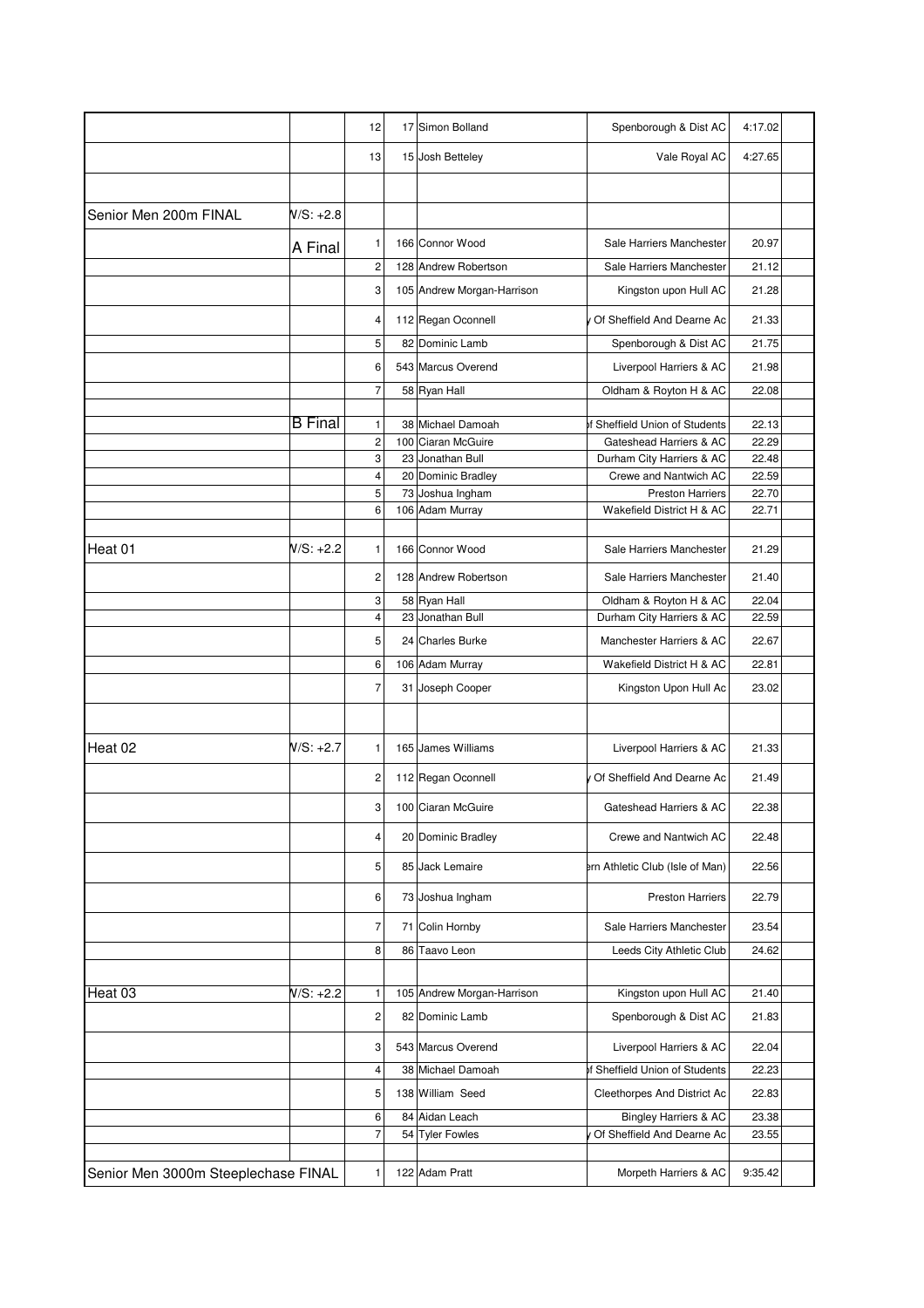|                               | 2              | 2 Mohamed Abshir      | Leeds City Athletic Club       | 9:36.77  |
|-------------------------------|----------------|-----------------------|--------------------------------|----------|
|                               | 3              | 9 Lee Athersmith      | <b>Wharfedale Harriers</b>     | 9:45.63  |
|                               | 4              | 88 George Lewis       | hire Harriers & Tameside AC    | 10:55.59 |
|                               | 5              | 124 Benjamin Read     | <b>Preston Harriers</b>        | 12:11.66 |
|                               | 6              | 60 Matthew Harrison   | Leeds City Athletic Club       | 12:24.51 |
|                               |                |                       |                                |          |
| Senior Men 400m FINAL         | 1              | 153 Lee Thompson      | Of Sheffield And Dearne Ac     | 46.62    |
|                               | $\overline{c}$ | 158 Adam Walker-Khan  | v of Sheffield and Dearne AC   | 47.77    |
|                               | 3              | 102 Reece Middleton   | City of York AC                | 48.32    |
|                               | 4              | 119 Matthew Pagan     | Sale Harriers Manchester       | 49.12    |
|                               | 5              | 51 Harry Flanagan     | Southport Waterloo Ac          | 49.13    |
|                               | 6              | 44 Harry Doran        | ool Pembroke & Sefton H AC     | 49.26    |
|                               | $\overline{7}$ | 95 Andrew McAslan     | Sale Harriers Manchester       | 49.94    |
|                               | 8              | 30 Mark Collier       | Gateshead Harriers & AC        | 50.40    |
| Heat 01                       | 1              | 51 Harry Flanagan     | Southport Waterloo Ac          | 49.48    |
|                               | 2              | 44 Harry Doran        | ool Pembroke & Sefton H AC     | 50.11    |
|                               |                |                       |                                |          |
|                               | 3              | 28 Alexandre Chazel   | Sheffield Union Of Students    | 51.00    |
|                               | 4              | 161 Daniel Webb       | Liverpool Harriers & AC        | 51.54    |
|                               | 5              | 35 Ryan Crawley       | y of Sheffield and Dearne AC   | 51.97    |
|                               | 6              | 27 Jonathan Chan      | Ilam University Athletics Club | 54.48    |
| Heat 02                       | 1              | 153 Lee Thompson      | v Of Sheffield And Dearne Ac   | 49.06    |
|                               | $\overline{c}$ | 102 Reece Middleton   | City of York AC                | 49.75    |
|                               | 3              | 95 Andrew McAslan     | Sale Harriers Manchester       | 50.48    |
|                               | 4              | 32 Justin Cooper      | Gateshead Harriers & AC        | 50.96    |
|                               | 5              | 107 Daniel Neal       | <b>Preston Harriers</b>        | 51.97    |
|                               | 6              | 126 Daniel Richardson | Warrington A C                 | 53.22    |
|                               |                |                       |                                |          |
| Heat 03                       | 1              | 158 Adam Walker-Khan  | y of Sheffield and Dearne AC   | 49.86    |
|                               | 2              | 119 Matthew Pagan     | Sale Harriers Manchester       | 49.92    |
|                               | 3              | 30 Mark Collier       | Gateshead Harriers & AC        | 50.77    |
|                               | 4              | 110 Taf Nyaku         | Leeds City Athletic Club       | 51.21    |
|                               | 5              | 57 Thomas Grantham    | Of Sheffield And Dearne Ac     | 51.78    |
|                               |                |                       |                                |          |
| Senior Men 400m Hurdles FINAL | 1              | 42 Andrew Desmond     | Liverpool Harriers & AC        | 55.31    |
|                               | 2              | 57 Thomas Grantham    | Of Sheffield And Dearne Ac     | 57.13    |
|                               | 3              | 60 Matthew Harrison   | Leeds City Athletic Club       | 68.37    |
| Senior Men 5000m FINAL        | 1              | 36 Matthew Crehan     | St Helens Sutton AC            | 14:51.54 |
|                               | 2              | 14 Andy Benson        | <b>Preston Harriers</b>        | 14:53.33 |
|                               | 3              | 4 Cameron Allan       | Houghton Harriers & AC         | 14:54.12 |
|                               | 4              | 45 James Douglas      | Border Harriers & Ac           | 14:57.67 |
|                               | 5              | 67 Gavin Hill         | Sale Harriers Manchester       | 14:57.68 |
|                               | 6              | 12 Jordan Bell        | <b>Blackhill Bounders</b>      | 15:10.73 |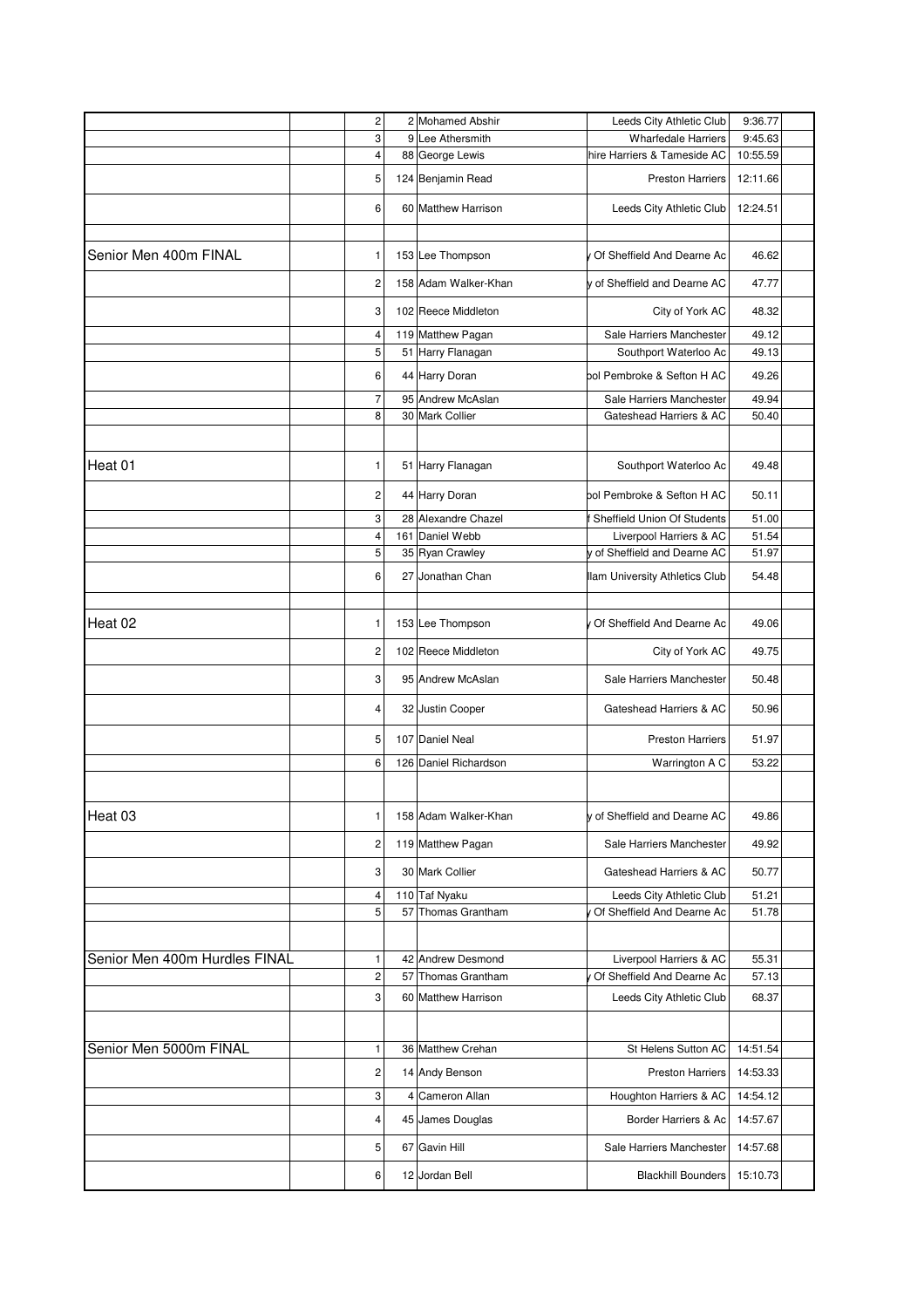|                         |     | 7                       | 103 Lee Milburn         | Rotherham Harriers and AC      | 15:11.16 |
|-------------------------|-----|-------------------------|-------------------------|--------------------------------|----------|
|                         |     | 8                       | 2 Mohamed Abshir        | Leeds City Athletic Club       | 15:13.08 |
|                         |     | 9                       | 13 Alexander Bellew     | Leeds City Athletic Club       | 15:14.10 |
|                         |     | 10                      | 75 Greg Jayasuriya      | Middlebrough & Cleveland AC    | 15:14.70 |
|                         |     | 11                      | 114 Simon OMeara        | <b>Trafford Athletic Club</b>  | 15:14.93 |
|                         |     | 12                      | 491 Josh Rowe           | Leeds City Athletic Club       | 15:21.35 |
|                         |     | 13                      | 133 Joe Sagar           | Spenborough & Dist AC          | 15:21.79 |
|                         |     | 14                      | 81 Daniel Kestrel       | Rotherham Harriers and AC      | 15:21.80 |
|                         |     | 15                      | 69 Nick Hooker          | Leeds City Athletic Club       | 15:23.51 |
|                         |     | 16                      | 68 Mick Hill            | Leeds City Athletic Club       | 15:23.62 |
|                         |     | 17                      | 129 Thomas Rogerson     | Liverpool Harriers & Ac        | 15:36.55 |
|                         |     | 18                      | 83 Arron Larkin         | Rotherham Harriers and AC      | 15:44.76 |
|                         |     | 19                      | 123 Jeff Prest          | <b>Trafford Athletic Club</b>  | 15:53.83 |
|                         |     | 20                      | 91 Matthew Lockyer      | Leeds City Athletic Club       | 16:04.11 |
|                         |     | 21                      | 111 Liam OBrien         | Leeds City Athletic Club       | 16:08.12 |
|                         |     | 22                      | 62 Tim Hartley          | Wigan & District H & Ac        | 16:19.29 |
|                         |     | 23                      | 53 Leon Foster          | Leeds City Athletic Club       | 16:23.81 |
|                         |     | 24                      | 70 Philip Hoole         | Rotherham Harriers and AC      | 16:55.09 |
|                         |     |                         |                         |                                |          |
| Senior Men 800m FINAL   |     | 1                       | 163 Matthew Wigelsworth | <b>Preston Harriers</b>        | 1:52.55  |
|                         |     | 2                       | 167 James Young         | Morpeth Harriers & Ac          | 1:52.66  |
|                         |     | 3                       | 10 Daniel Bebbington    | <b>Preston Harriers</b>        | 1:53.57  |
|                         |     | 4                       | 39 Oliver Dane          | y of Sheffield and Dearne AC   | 1:54.26  |
|                         |     | 5                       | 6 Grant Anderson        | Stockport Harriers & Ac        | 1:54.36  |
|                         |     | 6                       | 96 James McCrae         | Hallamshire Harriers Sheffield | 1:57.48  |
|                         |     | 7                       | 8 Scott Armstrong       | Durham City Harriers & AC      | 1:59.47  |
|                         |     | 8                       | 46 Alistair Douglass    | Morpeth Harriers & AC          | 1:59.66  |
|                         |     |                         |                         |                                |          |
| Heat 01                 |     | 1                       | 163 Matthew Wigelsworth | <b>Preston Harriers</b>        | 1:57.06  |
|                         |     | 2                       | 167 James Young         | Morpeth Harriers & Ac          | 1:57.18  |
|                         |     | 3                       | 39 Oliver Dane          | y of Sheffield and Dearne AC   | 1:57.49  |
|                         |     | 4                       | 46 Alistair Douglass    | Morpeth Harriers & AC          | 1:57.54  |
|                         |     |                         |                         |                                |          |
| Heat 02                 |     | 1                       | 10 Daniel Bebbington    | <b>Preston Harriers</b>        | 1:56.67  |
|                         |     | 2                       | 6 Grant Anderson        | Stockport Harriers & Ac        | 1:56.89  |
|                         |     | 3                       | 96 James McCrae         | Hallamshire Harriers Sheffield | 1:57.01  |
|                         |     | 4                       | 8 Scott Armstrong       | Durham City Harriers & AC      | 1:57.42  |
|                         |     | 5                       | 99 Jethro McGraw        | ey and Erewash Athletic Club   | 1:59.85  |
|                         |     | 6                       | 154 Jed Turner          | Sheffield Rc                   | 2:18.37  |
|                         |     |                         |                         |                                |          |
| Senior Men Discus FINAL | W/S | 1                       | 52 Daniel Fleming       | City of York AC                | 49.30    |
|                         |     | 2                       | 43 Tom Dobbs            | Wigan & District H & AC        | 48.73    |
|                         |     | 3                       | 477 Sergii Saraiev      | <b>Trafford Athletic Club</b>  | 46.02    |
|                         |     | $\overline{\mathbf{4}}$ | 547 Fraser Wright       | Gateshead Harriers & AC        | 45.52    |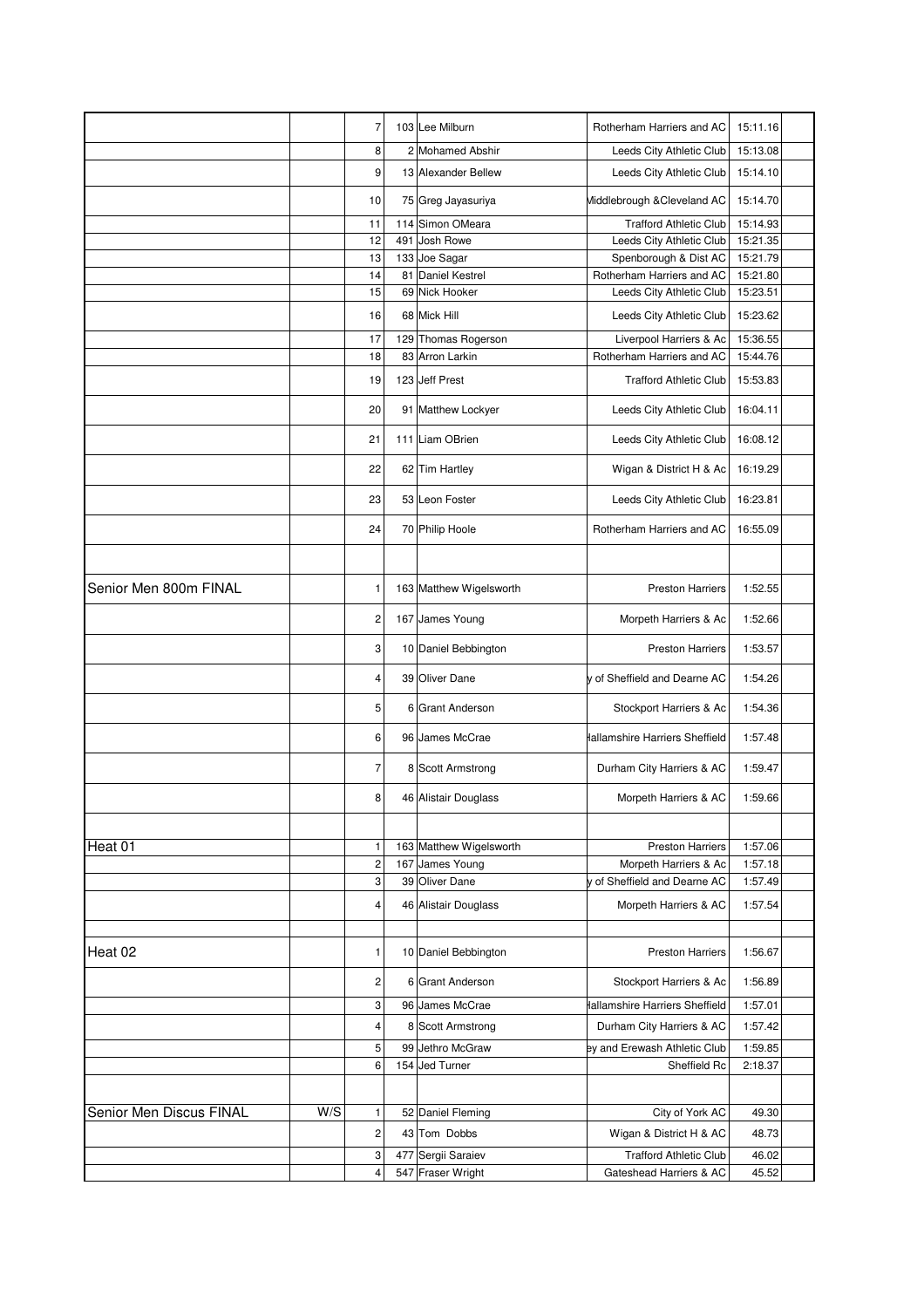|                              |             | 5                            |     | 93 Joe Martin                    | City of York AC                                          | 40.62          |                  |
|------------------------------|-------------|------------------------------|-----|----------------------------------|----------------------------------------------------------|----------------|------------------|
|                              |             | 6                            |     | 137 Will Schofield               | Sale Harriers Manchester                                 | 37.41          |                  |
|                              |             | $\overline{7}$               |     | 149 Laurence Surman              | y Of Sheffield And Dearne Ac                             | 35.42          |                  |
|                              |             | 8                            | 57  | Thomas Grantham                  | Of Sheffield And Dearne Ac                               | 31.71          |                  |
|                              |             | 9                            |     | 66 Matthew Hilditch              | Oldham & Royton H & AC                                   | 28.44          |                  |
|                              |             |                              |     |                                  |                                                          |                |                  |
| Senior Men Hammer FINAL      | W/S         | 1                            | 497 | Osian Jones                      | Liverpool Harriers & AC                                  | 68.64          |                  |
|                              |             | $\overline{c}$               |     | 109 Daniel Nixon                 | ough Athletic Club (mandale)                             | 54.50          |                  |
|                              |             | 3                            |     | 80 Shaun Kerry                   | Kingston upon Hull AC                                    | 53.80          |                  |
|                              |             | 4                            |     | 477 Sergii Saraiev               | <b>Trafford Athletic Club</b>                            | 50.12          |                  |
|                              |             | 5                            | 137 | <b>Will Schofield</b>            | Sale Harriers Manchester                                 | 41.19          |                  |
|                              |             | 6                            |     | 155 John Twiddle                 | Kingston upon Hull AC                                    | 41.07          |                  |
|                              |             |                              |     |                                  |                                                          |                |                  |
| Senior Men High Jump FINAL   | W/S         | 1                            |     | 156 Vizamuje Ujaha               | Sale Harriers Manchester                                 | 2.00           |                  |
|                              |             | 2                            |     | 61 Michael Hartley               | Liverpool Harriers & AC                                  | 1.90           |                  |
|                              |             | 3                            |     | 78 Steven Jones                  | Liverpool Harriers & Ac                                  | 1.90           |                  |
|                              |             |                              |     |                                  |                                                          |                |                  |
| Senior Men Javelin FINAL     | W/S         | 1                            |     | 40 George Davies                 | City of York AC                                          | 65.40          |                  |
|                              |             | $\overline{c}$               | 486 | Sam Dean                         | Sale Harriers Manchester                                 | 62.06          |                  |
|                              |             | 3                            |     | 5 Matthew Allison                | Leeds City Athletic Club                                 | 51.29          |                  |
|                              |             | 4                            |     | 152 Luke Thackray                | Wakefield District H & AC                                | 50.78          |                  |
| Senior Men Long Jump FINAL   | W/S         | 1                            |     | 526 Joseph Gray F46              | Gateshead Harriers & AC                                  | 6.07           |                  |
|                              |             | 2                            |     | 480 Scott Ram                    | ey And Erewash Athletic Club                             | 5.81           |                  |
|                              |             | 3                            |     | 117 Faisal Othman                | Manchester Harriers & AC                                 | 5.78           |                  |
|                              |             | 4                            |     | 139 Daniel Sewell                | City of York AC                                          | 5.34           |                  |
|                              |             | 5                            | 510 | Hafeez Ahmad F37                 | Sale Harriers Manchester                                 | 2.93           |                  |
| Senior Men Pole Vault FINAL  | W/S         | 1                            |     | 76 Mark Johnson                  | Leeds City Athletic Club                                 | 4.20           |                  |
|                              |             | $\overline{c}$               |     | 146 Daniel Stanley               | Blackpool Wyre & Fylde AC                                | 3.90           |                  |
|                              |             | 3                            | 57  | Thomas Grantham                  | Of Sheffield And Dearne Ac                               | 3.90           |                  |
|                              |             |                              |     |                                  |                                                          |                | $+0.1$           |
|                              |             |                              |     |                                  |                                                          |                |                  |
| Senior Men Shot Putt FINAL   | W/S         | 1<br>$\overline{\mathbf{c}}$ | 108 | 22 Daniel Brunt<br>John Nicholls | y of Sheffield and Dearne AC<br>Sale Harriers Manchester | 13.28<br>13.16 | $+0.6$<br>$+3.0$ |
|                              |             | 3                            |     | 489 Michael Martin               | <b>Trafford Athletic Club</b>                            | 12.22          | $+2.4$           |
|                              |             | 4                            |     | 155 John Twiddle                 | Kingston upon Hull AC                                    | 12.12          | $+1.6$           |
|                              |             | 5                            |     | 77 Scott Jones                   | Wigan & District H & Ac                                  | 11.76          |                  |
|                              |             | 6                            |     | 66 Matthew Hilditch              | Oldham & Royton H & AC                                   | 8.37           |                  |
|                              |             |                              |     |                                  |                                                          |                |                  |
| Senior Men Triple Jump FINAL | W/S         | 1                            |     | 495 Kevin Metzger                | Sale Harriers Manchester                                 | 15.25          |                  |
|                              |             | 2                            |     | 18 Joshua Bones                  | Scunthorpe & District AC                                 | 14.33          |                  |
|                              |             | 3                            |     | 478 James Andrew                 | Jarrow & Hebburn Ac                                      | 13.06          |                  |
|                              |             | 4                            |     | 544 Chris Harris                 | Wakefield District H & Ac                                | 12.82          |                  |
|                              |             | 5                            |     | 159 James Wardle                 | Kingston upon Hull AC                                    | 12.55          |                  |
|                              |             |                              |     |                                  |                                                          |                |                  |
| Senior Women 100m FINAL      | $N/S: +0.0$ | 1                            |     | 224 Danielle McGifford           | Wigan & District H & AC                                  | 11.78          |                  |
|                              |             | $\mathbf 2$                  |     | 272 Katy Wyper                   | Blackpool Wyre & Fylde AC                                | 11.96          |                  |
|                              |             | 3                            |     | 210 Megan Hoult                  | Kingston Upon Hull Ac                                    | 12.20          |                  |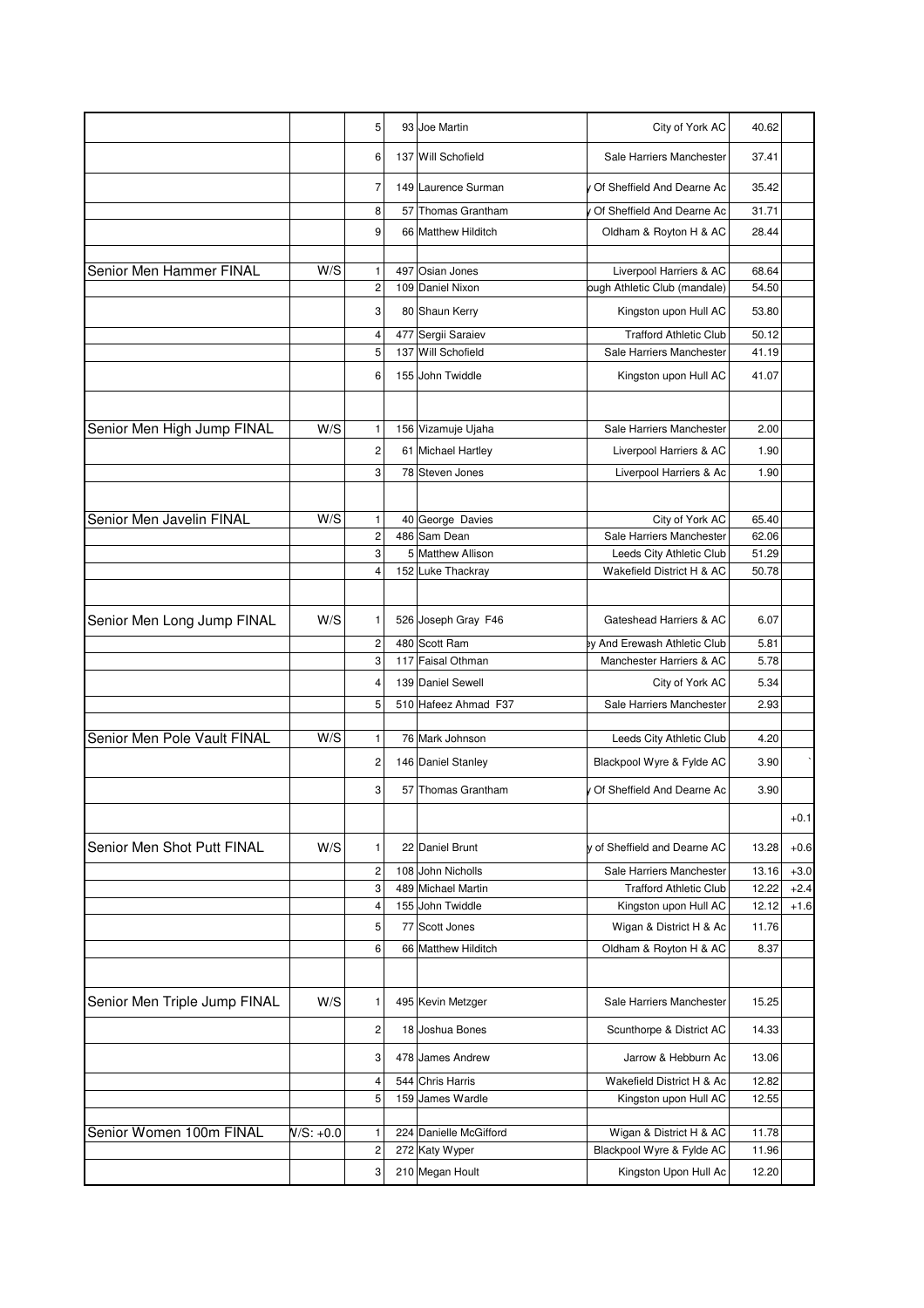|                                       |             | 4              | 241 Sophie Riley              | Wigan & District H & AC        | 12.21   | $+0.1$ |
|---------------------------------------|-------------|----------------|-------------------------------|--------------------------------|---------|--------|
|                                       |             | 5              | 174 Ella Blakey               | Derby Athletic Club            | 12.27   | $+0.6$ |
|                                       |             | 6              | 231 Sophie Money              | Liverpool Harriers & AC        | 12.28   | $+0.0$ |
|                                       |             | 7              | 254 Amanda Shaw               | Wakefield District H & AC      | 12.34   | $+0.0$ |
|                                       |             | 8              | 184 Emily Coope               | ey And Erewash Athletic Club   | 12.34   | $+0.0$ |
|                                       |             |                |                               |                                |         |        |
| Heat 01                               | $N/S: +2.0$ | 1              | 224 Danielle McGifford        | Wigan & District H & AC        | 11.90   |        |
|                                       |             | 2              | 272 Katy Wyper                | Blackpool Wyre & Fylde AC      | 11.97   |        |
|                                       |             | 3              | 254 Amanda Shaw               | Wakefield District H & AC      | 12.13   |        |
|                                       |             | 4              | 184 Emily Coope               | ey And Erewash Athletic Club   | 12.15   |        |
|                                       |             | 5              | 183 Ash Colvin                | Wigan & District H & Ac        | 12.28   |        |
|                                       |             | 6              | 202 Lorna Gill                | Halifax Harriers & AC          | 12.41   |        |
|                                       |             | 7              | 209 Emily Hornung             | of Sheffield Union of Students | 12.79   |        |
|                                       |             |                |                               |                                |         |        |
| Heat 02                               | N/S: +2.3   | 1              | 241 Sophie Riley              | Wigan & District H & AC        | 12.03   |        |
|                                       |             | 2              | 174 Ella Blakey               | Derby Athletic Club            | 12.11   |        |
|                                       |             | 3              | 231 Sophie Money              | Liverpool Harriers & AC        | 12.21   |        |
|                                       |             | 4              | 210 Megan Hoult               | Kingston Upon Hull Ac          | 12.22   |        |
|                                       |             | 5              | 168 Chidinma Agwu             | <b>Trafford Athletic Club</b>  | 12.73   |        |
|                                       |             | 6              | 182 Louisa Cole               | <b>Preston Harriers</b>        | 13.16   |        |
|                                       |             | $\overline{7}$ | 188 Emily Darroch             | Liverpool Harriers & AC        | 13.32   |        |
|                                       |             |                |                               |                                |         |        |
| Senior Women 100m Hurdles FIW/S: +2.9 |             | 1              | 224 Danielle McGifford        | Wigan & District H & AC        | 13.66   |        |
|                                       |             | 2              | 263 Chelsea Walker            | City of York AC                | 13.86   |        |
|                                       |             | 3              | 207 Amy Hodgson               | Rotherham Harriers and AC      | 13.93   |        |
|                                       |             | 4              | 249 Nia Rutter                | Blackpool Wyre & Fylde AC      | 14.89   |        |
|                                       |             | 5              | 244 Katy Robinson             | Of Sheffield And Dearne Ac     | 15.15   |        |
|                                       |             | 6              | 251 Sonia Santos              | Kingston upon Hull AC          | 15.80   |        |
|                                       |             | 7              | 212 Lisa Marie Revitt Howarth | Doncaster Athletic Club        | 17.73   |        |
|                                       |             |                |                               |                                |         |        |
| Senior Women 1500m FINAL              |             | 1              | 194 Claire Duck               | Leeds City Athletic Club       | 4:19.66 |        |
|                                       |             | 2              | 199 Rachael Franklin          | <b>Manx Harriers</b>           | 4:20.50 |        |
|                                       |             | 3              | 266 Jennifer Walsh            | Leeds City Athletic Club       | 4:25.59 |        |
|                                       |             | 4              | 201 Rachel Friend             | Leeds City Athletic Club       | 4:30.07 |        |
|                                       |             | 5              | 179 Sophie Burnett            | <b>Birtley AC</b>              | 4:30.75 |        |
|                                       |             | 6              | 203 Rochelle Harrison         | icoln Wellington Athletic Club | 4:31.08 |        |
|                                       |             | 7              | 211 Abigail Howarth           | Leigh Harriers & AC            | 4:33.51 |        |
|                                       |             | 8              | 181 Molly Butterworth         | Doncaster Athletic Club        | 4:35.98 |        |
|                                       |             | 9              | 259 Ruby Sykes                | <b>Holmfirth Harriers Ac</b>   | 4:36.99 |        |
|                                       |             | 10             | 180 Rachael Burns             | Liverpool Harriers & Ac        | 4:41.30 |        |
|                                       |             | 11             | 256 Jade Smith (T13)          | St Helens Sutton AC            | 5:19.41 |        |
| Senior Women 2000m Steeplechase FIN   |             | 1              | 186 Vicki Cronin              | <b>Trafford Athletic Club</b>  | 7:14.94 |        |
|                                       |             | $\overline{c}$ | 196 Jacqueline Etherington    | Sunderland Harriers & AC       | 7:57.36 |        |
|                                       |             |                |                               |                                |         |        |
| Senior Women 200m FINAL               | $N/S: +2.3$ | 1              | 272 Katy Wyper                | Blackpool Wyre & Fylde AC      | 24.36   |        |
|                                       |             | 2              | 224 Danielle McGifford        | Wigan & District H & AC        | 24.50   |        |
|                                       |             | 3              | 254 Amanda Shaw               | Wakefield District H & AC      | 24.67   |        |
|                                       |             |                |                               |                                |         |        |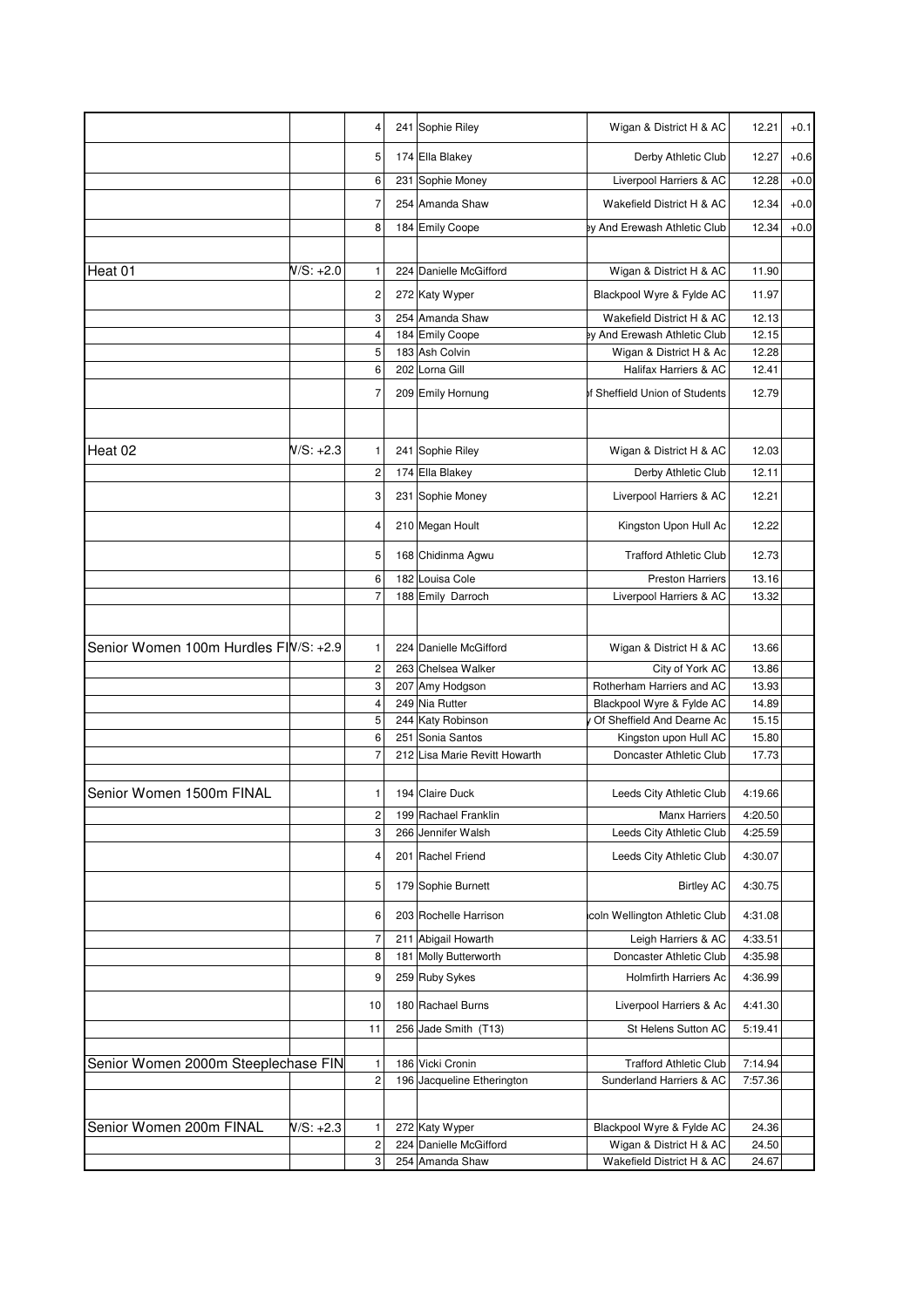|                                 |           | 4                   | 174 Ella Blakey                              | Derby Athletic Club                                  | 24.91          |
|---------------------------------|-----------|---------------------|----------------------------------------------|------------------------------------------------------|----------------|
|                                 |           | 5                   | 231 Sophie Money                             | Liverpool Harriers & AC                              | 25.02          |
|                                 |           | 6                   | 183 Ash Colvin                               | Wigan & District H & Ac                              | 25.09          |
|                                 |           | 7                   | 257 Charlotte Stamp                          | City Of York Ac                                      | 25.35          |
|                                 |           | 8                   | 240 Eleanor Rawson                           | Of Sheffield And Dearne Ac                           | 25.45          |
|                                 |           |                     |                                              |                                                      |                |
| Heat 01                         | W/S: +5.1 | 1                   | 224 Danielle McGifford                       | Wigan & District H & AC                              | 24.60          |
|                                 |           | 2                   | 272 Katy Wyper                               | Blackpool Wyre & Fylde AC                            | 24.60          |
|                                 |           | 3                   | 174 Ella Blakey                              | Derby Athletic Club                                  | 24.90          |
|                                 |           | 4                   | 240 Eleanor Rawson                           | Of Sheffield And Dearne Ac                           | 25.39          |
|                                 |           | 5                   | 239 Becky Quirke                             | of Sheffield Union of Students                       | 25.96          |
|                                 |           | 6<br>$\overline{7}$ | 222 Holly Martin<br>182 Louisa Cole          | Spenborough & Dist AC<br><b>Preston Harriers</b>     | 26.39<br>26.83 |
|                                 |           |                     |                                              |                                                      |                |
| Heat 02                         | N/S: +2.6 | 1                   | 254 Amanda Shaw                              | Wakefield District H & AC                            | 24.80          |
|                                 |           | 2                   | 231 Sophie Money                             | Liverpool Harriers & AC                              | 25.14          |
|                                 |           | 3                   | 183 Ash Colvin                               | Wigan & District H & Ac                              | 25.18          |
|                                 |           | 4                   | 257 Charlotte Stamp                          | City Of York Ac                                      | 25.34          |
|                                 |           | 5                   | 210 Megan Hoult                              | Kingston Upon Hull Ac                                | 25.64          |
|                                 |           | 6                   | 217 Racheal Larkin                           | Wakefield District H & AC                            | 26.12          |
|                                 |           |                     |                                              |                                                      |                |
| Senior Women 400m FINAL         |           | 1                   | 187 Rachel Crorken                           | Wakefield District H & AC                            | 55.15          |
|                                 |           | 2                   | 172 Ella Barrett                             | Chesterfield & District AC                           | 55.34          |
|                                 |           | 3                   | 247 Louise Royston                           | Halifax Harriers & AC                                | 56.09          |
|                                 |           | 4                   | 190 Nisha Desai                              | <b>Trafford Athletic Club</b>                        | 56.70          |
|                                 |           | 5                   | 235 Charlotte Paterson                       | Kingston upon Hull AC                                | 56.82          |
|                                 |           | 6<br>$\overline{7}$ | 257 Charlotte Stamp                          | City Of York Ac                                      | 57.28          |
|                                 |           |                     | 217 Racheal Larkin                           | Wakefield District H & AC                            | 58.68          |
|                                 |           | 8                   | 252 Rachael Scott                            | Wigan & District H & AC                              | 59.38          |
| Heat 01                         |           |                     | 172 Ella Barrett                             | Chesterfield & District AC                           | 56.46          |
|                                 |           |                     |                                              | Halifax Harriers & AC                                |                |
|                                 |           | 2<br>3              | 247 Louise Royston<br>235 Charlotte Paterson | Kingston upon Hull AC                                | 56.50<br>57.57 |
|                                 |           | 4                   | 217 Racheal Larkin                           | Wakefield District H & AC                            | 58.47          |
|                                 |           | 5                   | 223 Alison McCorry                           | Sale Harriers Manchester                             | 60.57          |
|                                 |           | 6                   | 258 Abbey Stanley                            | Of Sheffield And Dearne Ac                           | 60.85          |
|                                 |           |                     |                                              |                                                      |                |
| Heat 02                         |           | 1                   | 187 Rachel Crorken                           | Wakefield District H & AC                            | 56.76          |
|                                 |           | 2                   | 190 Nisha Desai                              | <b>Trafford Athletic Club</b>                        | 57.26          |
|                                 |           | 3                   | 257 Charlotte Stamp                          | City Of York Ac                                      | 57.59          |
|                                 |           | 4<br>5              | 252 Rachael Scott<br>260 Beth Taylor         | Wigan & District H & AC<br>Rotherham Harriers and AC | 59.53<br>59.54 |
|                                 |           | 6                   | 206 Chloe Hocking                            | <b>Trafford Athletic Club</b>                        | 61.96          |
|                                 |           |                     |                                              |                                                      |                |
| Senior Women 400m Hurdles FINAL |           | 1                   | 263 Chelsea Walker                           | City of York AC                                      | 59.19          |
|                                 |           | 2                   | 190 Nisha Desai                              | <b>Trafford Athletic Club</b>                        | 61.82          |
|                                 |           | 3                   | 269 Sophie Warden                            | <b>Preston Harriers</b>                              | 66.30          |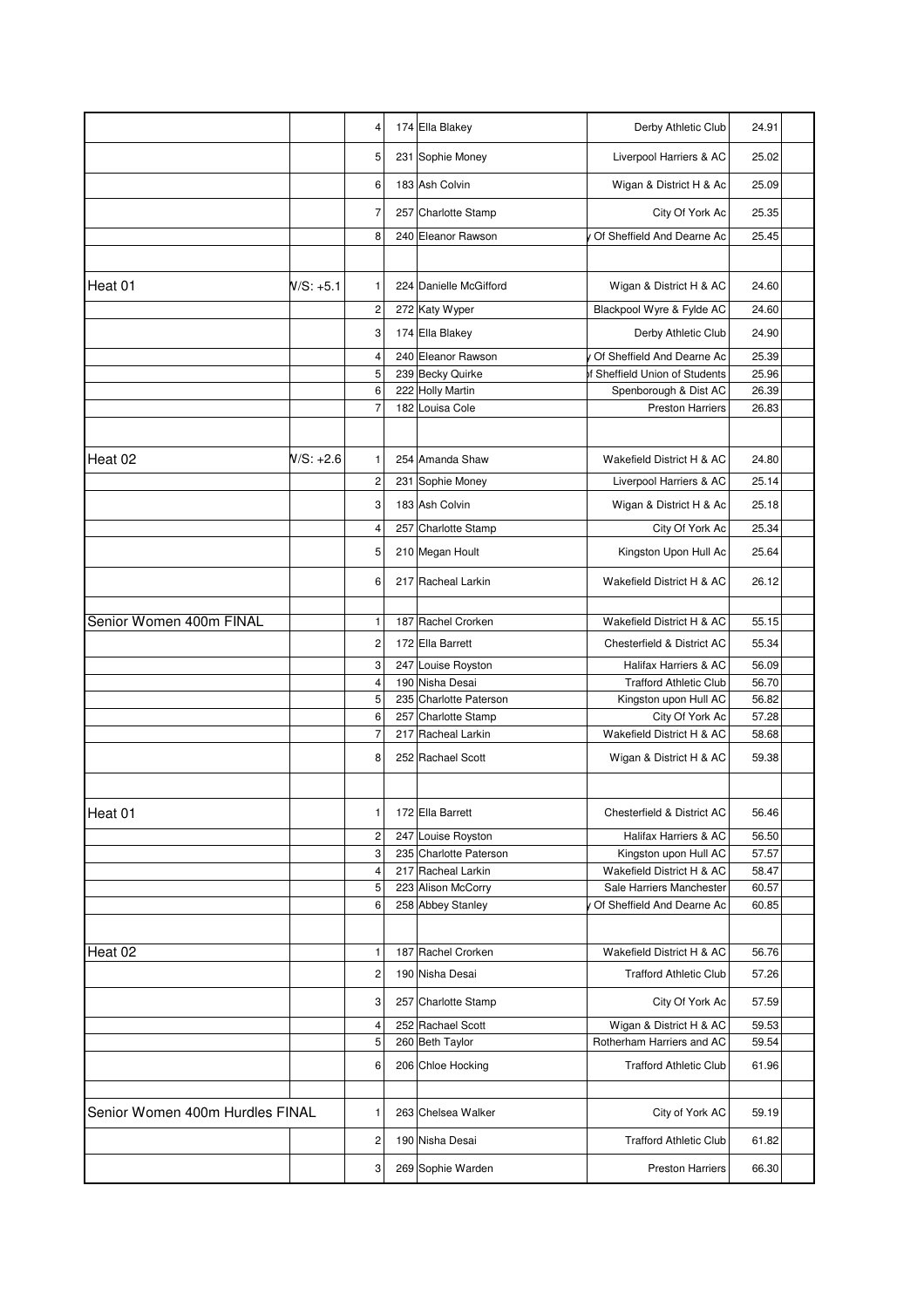|                             |     | 4              | 229 Isobel Mills                        | of Sheffield Union of Students                              | 69.30                |  |
|-----------------------------|-----|----------------|-----------------------------------------|-------------------------------------------------------------|----------------------|--|
|                             |     | 5              | 228 Mercedes Mercer                     | Bolton United Harriers & AC                                 | 69.38                |  |
|                             |     |                |                                         |                                                             |                      |  |
| Senior Women 5000m FINAL    |     | 1              | 199 Rachael Franklin                    | <b>Manx Harriers</b>                                        | 16:41.32             |  |
|                             |     | $\overline{c}$ | 551 Eleanor Bolton                      | <b>Ribble Valley Harriers</b>                               | 16:43.38             |  |
|                             |     |                |                                         |                                                             |                      |  |
|                             |     | 3              | 221 Georgia Malir                       | Leeds City Athletic Club                                    | 16:53.17             |  |
|                             |     | 4              | 191 Nicola Devine                       | Rotherham Harriers and AC                                   | 16:57.11             |  |
|                             |     | 5<br>6         | 185 Sophie Cowper<br>268 Charlotte Ward | Rotherham Harriers and AC<br>Hallamshire Harriers Sheffield | 17:01.40<br>17:33.74 |  |
|                             |     |                |                                         |                                                             |                      |  |
|                             |     | 7              | 189 Carla Davies                        | Salford Harriers & AC                                       | 17:34.32             |  |
|                             |     | 8              | 197 Hannah May Fletcher                 | Hallamshire Harriers Sheffield                              | 17:46.93             |  |
|                             |     |                |                                         |                                                             |                      |  |
|                             |     |                |                                         |                                                             |                      |  |
| Senior Women 800m FINAL     |     | 1              | 200 Kirsty Fraser                       | <b>Preston Harriers</b>                                     | 2:09.33              |  |
|                             |     | 2              | 274 Georgia Yearby                      | Leeds City Athletic Club                                    | 2:09.47              |  |
|                             |     | 3              | 225 Tamsin Mcgraw                       | ey and Erewash Athletic Club                                | 2:11.04              |  |
|                             |     | 4              | 203 Rochelle Harrison                   | icoln Wellington Athletic Club                              | 2:13.50              |  |
|                             |     | 5              | 252 Rachael Scott                       | Wigan & District H & AC                                     | 2:19.50              |  |
|                             |     |                |                                         |                                                             |                      |  |
|                             |     | 6              | 170 Rachel Atherton                     | Leeds City Athletic Club                                    | 2:20.70              |  |
|                             |     |                |                                         |                                                             |                      |  |
| Senior Women Discus FINAL   | W/S | 1              | 490 Jemma Ibbetson                      | Leeds City Athletic Club                                    | 47.69                |  |
|                             |     | 2              | 193 Freya Dooner                        | Wigan & District H & AC                                     | 45.05                |  |
|                             |     | 3              | 234 Sarah Parsons                       | City of York AC                                             | 44.77                |  |
|                             |     | 4              | 219 Sophie Littlemore                   | Gateshead Harriers & AC                                     | 43.08                |  |
|                             |     | 5              | 238 Jenny Pyatt                         | ool Pembroke & Sefton H AC                                  | 39.43                |  |
|                             |     | 6              | 226 Kiona McLennon                      | <b>Trafford Athletic Club</b>                               | 35.35                |  |
|                             |     | 7              | 503 Lydia Church T/F12                  | Nene Valley Harriers                                        | 26.58                |  |
|                             |     | 8              | 273 Emily Stewart T/F38                 | Gateshead Harriers & AC                                     | 23.45                |  |
|                             |     | 9              | 520 Millie Forrest T/F37                | Wigan & District H & Ac                                     | 21.98                |  |
|                             |     |                |                                         |                                                             |                      |  |
| Senior Women Hammer FINAL   | W/S | 1              | 246 Holly Rodgers                       | Rotherham Harriers And Ac                                   | 46.33                |  |
|                             |     | $\overline{c}$ | 265 Hollee Walker                       | Sale Harriers Manchester                                    | 32.42                |  |
|                             |     |                |                                         |                                                             |                      |  |
|                             |     |                |                                         |                                                             |                      |  |
| Senior Women High Jump FINA | W/S | 1              | 267 Abby Ward                           | Wakefield District H & Ac                                   | 1.75                 |  |
|                             |     | 2              | 176 Emily Borthwick                     | Wigan & District H & Ac                                     | 1.75                 |  |
|                             |     | 3              | 264 Ellie Walker                        | Of Sheffield And Dearne Ac                                  | 1.55                 |  |
|                             |     | 3              | 487 Rebecca Pottinger                   | <b>Birtley AC</b>                                           | 1.55                 |  |
|                             |     | 5              | 198 Emma Fowler                         | Crewe and Nantwich AC                                       | 1.55                 |  |
|                             |     | 6              | 220 Miriam Luft                         | <b>Preston Harriers</b>                                     | 1.55                 |  |
|                             |     |                |                                         |                                                             |                      |  |
|                             |     | 7              | 168 Chidinma Agwu                       | <b>Trafford Athletic Club</b>                               | 1.45                 |  |
|                             |     |                |                                         |                                                             |                      |  |
| Senior Women Javelin FINAL  | W/S | 1              | 253 Rosie Semenytsh                     | Sale Harriers Manchester                                    | 46.33                |  |
|                             |     | 2              | 205 Leah Hillman                        | Pendle Athletic Club                                        | 45.39                |  |
|                             |     | 3              | 271 Natasha Wilson                      | Sale Harriers Manchester                                    | 40.67                |  |
|                             |     | 4              | 244 Katy Robinson                       | Of Sheffield And Dearne Ac                                  | 35.62                |  |
|                             |     | 5              | 457 Rhea Southcott                      | Leeds City Athletic Club                                    | 29.35                |  |
|                             |     | 6              | 558 Katy Walton                         | University of Manchester AC                                 | 28.74                |  |
|                             |     |                |                                         |                                                             |                      |  |
| Senior Women Long Jump FINA | W/S | 1              | 207 Amy Hodgson                         | Rotherham Harriers and AC                                   | 5.85                 |  |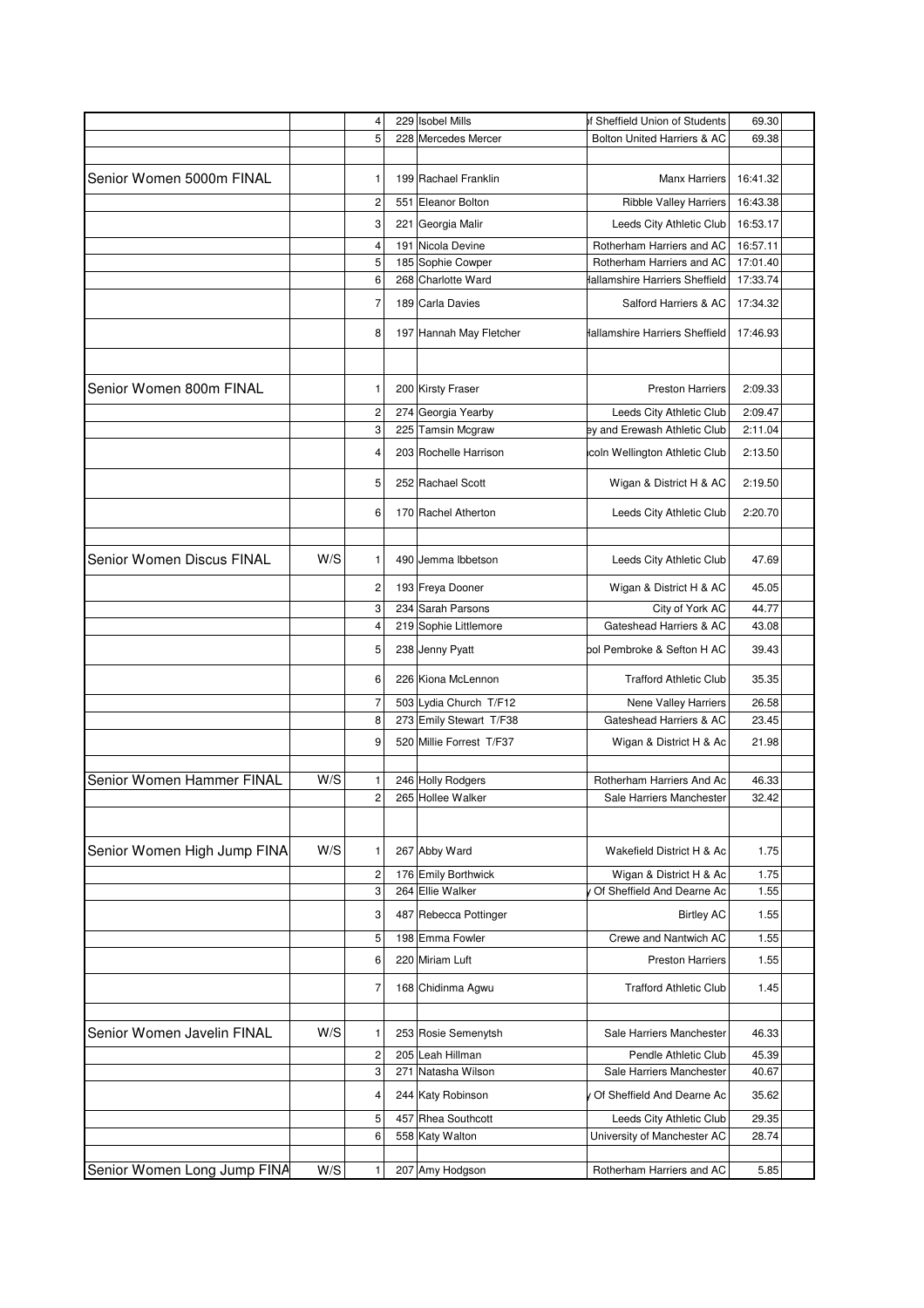|                               |             | 2                       |     | 177 Micaela Brindle                             | Wigan & District H & Ac                                         | 5.83           |                  |
|-------------------------------|-------------|-------------------------|-----|-------------------------------------------------|-----------------------------------------------------------------|----------------|------------------|
|                               |             | 3                       |     | 237 Hayley Perrin                               | <b>Trafford Athletic Club</b>                                   | 5.64           |                  |
|                               |             | 4                       |     | 474 Vikki Adams                                 | Leeds City Athletic Club                                        | 5.36           |                  |
|                               |             | 5                       |     | 198 Emma Fowler                                 | Crewe and Nantwich AC                                           | 5.24           |                  |
|                               |             | 6                       |     | 261 Shaya Van Houdt                             | Liverpool Harriers & AC                                         | 5.21           |                  |
|                               |             | $\overline{7}$          |     | 244 Katy Robinson                               | Of Sheffield And Dearne Ac                                      | 4.64           |                  |
|                               |             | 8                       |     | 515 Amy Carr T/F37                              | City of York AC                                                 | 3.86           |                  |
|                               |             |                         |     |                                                 |                                                                 |                |                  |
| Senior Women Pole Vault FINAL | W/S         | 1                       |     | 175 Clare Blunt                                 | Kingston upon Hull AC                                           | 3.70           | $+1.9$           |
|                               |             |                         |     |                                                 |                                                                 |                |                  |
|                               |             | $\overline{c}$          |     | 243 Abigail Roberts                             | Of Sheffield And Dearne Ac                                      | 3.60           | $+1.9$           |
| Senior Women Shot Putt FINAL  | W/S         | 1                       |     | 540 Sabrina Fortune F20                         | Deeside AC                                                      | 13.70          | $+2.4$<br>$+1.8$ |
|                               |             | $\overline{c}$          |     | 219 Sophie Littlemore                           | Gateshead Harriers & AC                                         | 13.50          | $+1.7$           |
|                               |             | 3                       |     | 249 Nia Rutter                                  | Blackpool Wyre & Fylde AC                                       | 12.03          | $+2.3$           |
|                               |             | 4                       |     | 503 Lydia Church T/F12                          | Nene Valley Harriers                                            | 11.79          | $+2.1$           |
|                               |             | 5                       |     | 226 Kiona McLennon                              | <b>Trafford Athletic Club</b>                                   | 11.59          | $+1.8$           |
|                               |             | 6                       |     | 195 Kaitlin Enderwick                           | ough Athletic Club (mandale)                                    | 11.38          |                  |
|                               |             | $\overline{7}$          |     | 273 Emily Stewart T/F38                         | Gateshead Harriers & AC                                         | 8.64           |                  |
|                               |             | 8                       |     | 520 Millie Forrest T/F37                        | Wigan & District H & Ac                                         | 8.27           |                  |
|                               |             | 9                       |     | 522 Anna Nicholson F35                          | Gateshead Harriers & AC                                         | 7.46           |                  |
|                               |             |                         |     |                                                 |                                                                 |                | PS <sub>1</sub>  |
| Senior Women Triple Jump FINA | W/S         | 1                       |     | 242 Michelle Robbins-Hulse                      | <b>Trafford Athletic Club</b>                                   | 12.19          | <b>NA1</b>       |
|                               |             | $\overline{c}$          |     | 218 Joanna Lawler-Rhodes                        | <b>Bingley Harriers &amp; AC</b>                                | 11.34          | <b>NA2</b>       |
|                               |             | 3                       |     | 230 Kelly Mitchell                              | Wigan & District H & Ac                                         | 11.24          | PS <sub>2</sub>  |
|                               |             |                         |     |                                                 |                                                                 |                | NA <sub>3</sub>  |
| Under 20 Men 100m FINAL       | $N/S: +1.3$ | 1                       |     | 302 Joe Ferguson                                | Leeds City Athletic Club                                        | 10.57          | NA4              |
|                               |             | $\overline{c}$          |     | 337 Sagesse Nguie                               | <b>Trafford Athletic Club</b>                                   | 10.64          | PS <sub>3</sub>  |
|                               |             | 3                       |     | 340 Henry Nwoke                                 | Liverpool Harriers & AC                                         | 10.66          | PS <sub>4</sub>  |
|                               |             | 4                       |     | 282 Blake Tiger-lee Brown                       | Sale Harriers Manchester                                        | 10.96          | PS <sub>5</sub>  |
|                               |             | 5                       |     | 275 Daniel Afolabi                              | Sale Harriers Manchester                                        | 11.11          |                  |
|                               |             | 6                       |     | 376 Harry Williams                              | Manchester Harriers & AC                                        | 11.13          | $+0.9$           |
|                               |             | $\overline{7}$          |     | 313 Louie Hinchliffe                            | <b>Wombwell SAC</b>                                             | 11.14          | $+1.2$           |
|                               |             | 8                       |     | 488 Elijah Lewis                                | Hallamshire Harriers Sheffield                                  | 11.44          | $+0.8$           |
|                               |             |                         |     |                                                 |                                                                 |                |                  |
| Heat 01                       | $N/S: +1.5$ | 1                       |     | 275 Daniel Afolabi                              | Sale Harriers Manchester                                        | 11.05          |                  |
|                               |             | $\overline{c}$          |     | 313 Louie Hinchliffe                            | <b>Wombwell SAC</b>                                             | 11.10          |                  |
|                               |             | 3                       |     | 286 Elliott Callow                              | ern Athletic Club (Isle of Man)                                 | 11.27          |                  |
|                               |             | 4<br>5                  |     | 314 Matthew Houlden<br>350 Jack Round-Schofield | Manchester Harriers & AC                                        | 11.32<br>11.32 |                  |
|                               |             | 6                       | 277 | James Barlow                                    | Manchester Harriers & AC<br><b>Kendal Amateur Athletic Club</b> | 11.35          |                  |
|                               |             |                         |     |                                                 |                                                                 |                |                  |
| Heat 02                       | $N/S: +2.6$ | 1                       |     | 302 Joe Ferguson                                | Leeds City Athletic Club                                        | 10.49          |                  |
|                               |             | $\overline{\mathbf{c}}$ |     | 337 Sagesse Nguie                               | <b>Trafford Athletic Club</b>                                   | 10.88          |                  |
|                               |             | 3                       |     | 488 Elijah Lewis                                | Hallamshire Harriers Sheffield                                  | 11.19          |                  |
|                               |             | 4                       |     | 344 Bradley Parsons                             | Blackpool Wyre & Fylde AC                                       | 11.42          |                  |
|                               |             | 5                       |     | 339 Harvey Noble                                | <b>Preston Harriers</b>                                         | 11.43          |                  |
|                               |             |                         |     |                                                 |                                                                 |                |                  |
| Heat 03                       | V/S: +2.3   | 1                       |     | 340 Henry Nwoke                                 | Liverpool Harriers & AC                                         | 10.61          |                  |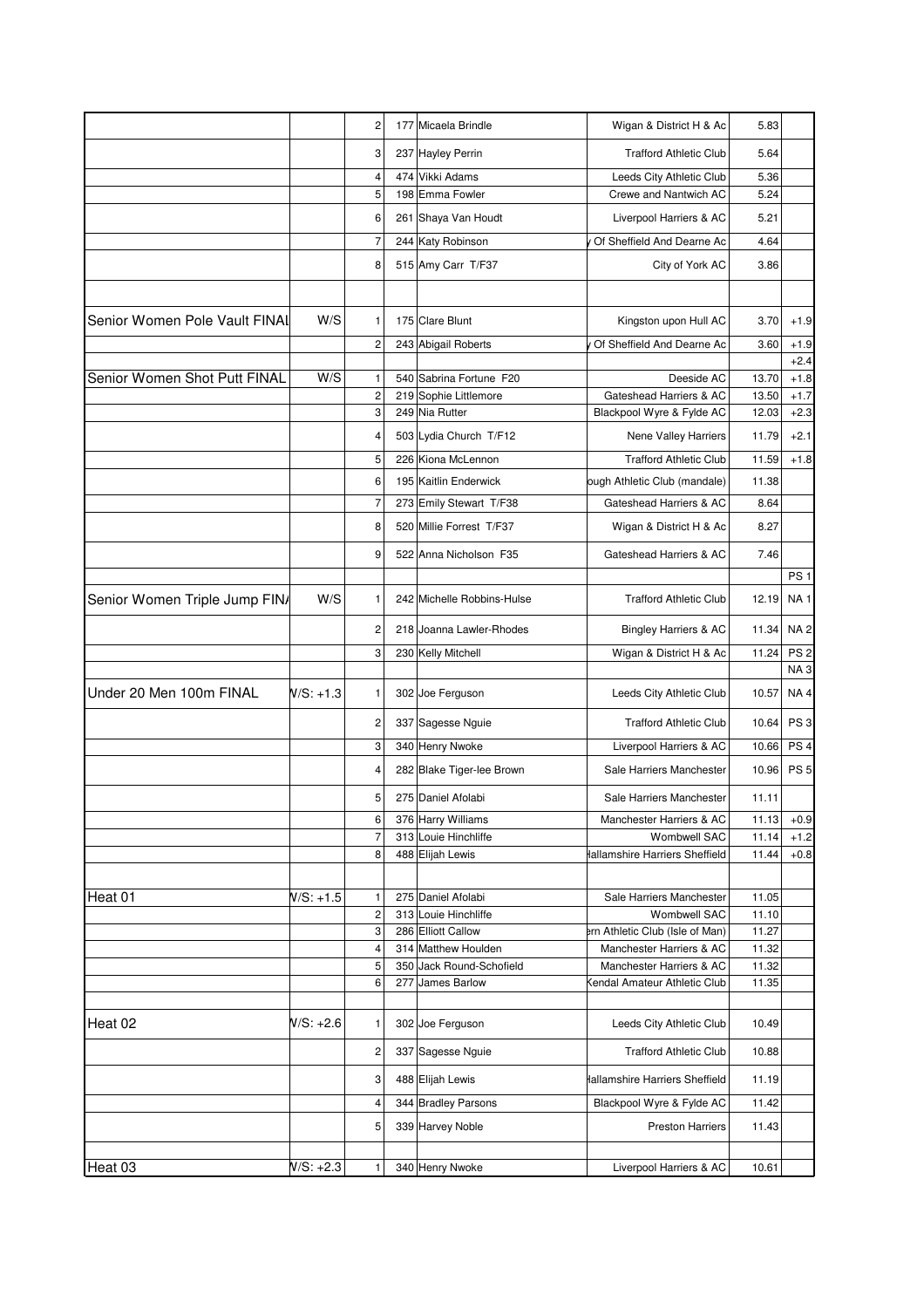|                                       |             | 2                       | 282 Blake Tiger-lee Brown | Sale Harriers Manchester                                | 10.90          |
|---------------------------------------|-------------|-------------------------|---------------------------|---------------------------------------------------------|----------------|
|                                       |             | 3                       | 376 Harry Williams        | Manchester Harriers & AC                                | 11.14          |
|                                       |             | 4                       | 373 Kyle Walton           | Gateshead Harriers & AC                                 | 11.31          |
|                                       |             | 5                       | 354 Reuben Singh          | Leeds City Athletic Club                                | 11.83          |
|                                       |             | 6                       | 557 Christ Mulumba        | Sale Harriers Manchester                                | 11.97          |
|                                       |             |                         |                           |                                                         |                |
| Under 20 Men 110m Hurdles FIM/S: +0.5 |             | 1                       | 281 Ewan Bradley          | West Cheshire Athletic Club                             | 14.87          |
|                                       |             | $\overline{c}$          | 288 Adam Coles            | Kingston upon Hull AC                                   | 15.04          |
|                                       |             | 3                       | 289 Edward Coles          | <b>Preston Harriers</b>                                 | 15.18          |
|                                       |             | 4                       | 294 Oliver Dakin          | Chesterfield & District Ac                              | 15.63          |
|                                       |             | 5                       | 332 Oliver Lewis          | Gateshead Harriers & AC                                 | 16.29          |
|                                       |             |                         |                           |                                                         |                |
| Under 20 Men 1500m FINAL              |             | $\mathbf{1}$            | 346 Dan Preston           | Liverpool Harriers & AC                                 | 3:55.28        |
|                                       |             | $\mathbf 2$             | 320 Henry Johnson         | Houghton Harriers & AC                                  | 3:57.92        |
|                                       |             |                         |                           |                                                         |                |
|                                       |             | 3                       | 301 Luke Farrant          | Stockport Harriers & AC                                 | 3:59.78        |
|                                       |             | 4                       | 310 Ross Harrison         | ool Pembroke & Sefton H AC                              | 4:05.18        |
|                                       |             | 5                       | 316 John Humphries        | Vale Royal AC                                           | 4:06.09        |
|                                       |             | 6                       | 357 Robert Smyk           | Salford Harriers & AC                                   | 4:06.95        |
|                                       |             | $\overline{7}$          | 368 William Tighe         | Chesterfield & District AC                              | 4:10.63        |
|                                       |             | 8                       | 362 Karl Taylor           | Stockport Harriers & AC                                 | 4:42.97        |
|                                       |             |                         |                           |                                                         |                |
| Under 20 Men 200m FINAL               | N/S: +1.7   | 1                       | 343 Reality Osuoha        | Oldham & Royton H & AC                                  | 21.27          |
|                                       |             |                         |                           |                                                         |                |
|                                       |             | $\overline{\mathbf{c}}$ | 302 Joe Ferguson          | Leeds City Athletic Club                                | 21.28          |
|                                       |             | 3                       | 337 Sagesse Nguie         | <b>Trafford Athletic Club</b>                           | 21.31          |
|                                       |             | 4                       | 340 Henry Nwoke           | Liverpool Harriers & AC                                 | 21.69          |
|                                       |             | 5                       | 282 Blake Tiger-lee Brown | Sale Harriers Manchester                                | 22.14          |
|                                       |             | 6                       | 327 Edward Lake           | City Of York Ac                                         | 22.17          |
|                                       |             | $\overline{7}$<br>8     | 370 John Trotman          | shire Harriers & Tameside Ac<br>Gateshead Harriers & AC | 22.34<br>22.67 |
|                                       |             |                         | 476 Josh Errington        |                                                         |                |
|                                       |             |                         |                           |                                                         |                |
| Heat 01                               | $N/S: +1.2$ | 1                       | 337 Sagesse Nguie         | <b>Trafford Athletic Club</b>                           | 21.84          |
|                                       |             | $\overline{c}$          | 327 Edward Lake           | City Of York Ac                                         | 22.28          |
|                                       |             | 3                       | 375 Ben Whittaker         | City of York AC                                         | 22.41          |
|                                       |             | $\overline{\mathbf{4}}$ | 376 Harry Williams        | Manchester Harriers & AC                                | 22.53          |
|                                       |             | 5                       | 483 Joshua Ford           | West Cheshire Athletic Club                             | 22.77          |
|                                       |             | 6                       | 557 Christ Mulumba        | Sale Harriers Manchester                                | 24.24          |
|                                       |             | 7                       | 354 Reuben Singh          | Leeds City Athletic Club                                | 24.39          |
|                                       |             |                         |                           |                                                         |                |
| Heat 02                               | W/S: +1.6   | 1                       | 343 Reality Osuoha        | Oldham & Royton H & AC                                  | 21.51          |
|                                       |             |                         |                           |                                                         |                |
|                                       |             | $\overline{\mathbf{c}}$ | 282 Blake Tiger-lee Brown | Sale Harriers Manchester                                | 21.98          |
|                                       |             | 3                       | 476 Josh Errington        | Gateshead Harriers & AC                                 | 22.10          |
|                                       |             | 4<br>5                  | 298 Cameron Duff          | Sale Harriers Manchester                                | 23.10          |
|                                       |             |                         | 277 James Barlow          | Kendal Amateur Athletic Club                            | 23.10          |
|                                       |             | 6                       | 323 Karran Kapur-Walton   | Leigh Harriers & AC                                     | 23.19          |
| Heat 03                               | $N/S: +2.2$ | $\mathbf{1}$            | 302 Joe Ferguson          | Leeds City Athletic Club                                | 21.47          |
|                                       |             | $\overline{\mathbf{c}}$ | 340 Henry Nwoke           | Liverpool Harriers & AC                                 | 21.89          |
|                                       |             | 3                       | 370 John Trotman          | shire Harriers & Tameside Ac                            | 22.24          |
|                                       |             | 4                       | 351 Joshua Sampson        | Kingston upon Hull AC                                   | 22.56          |
|                                       |             |                         |                           |                                                         |                |
|                                       |             | 5                       | 371 Amari Turner          | Manchester Harriers & AC                                | 23.18          |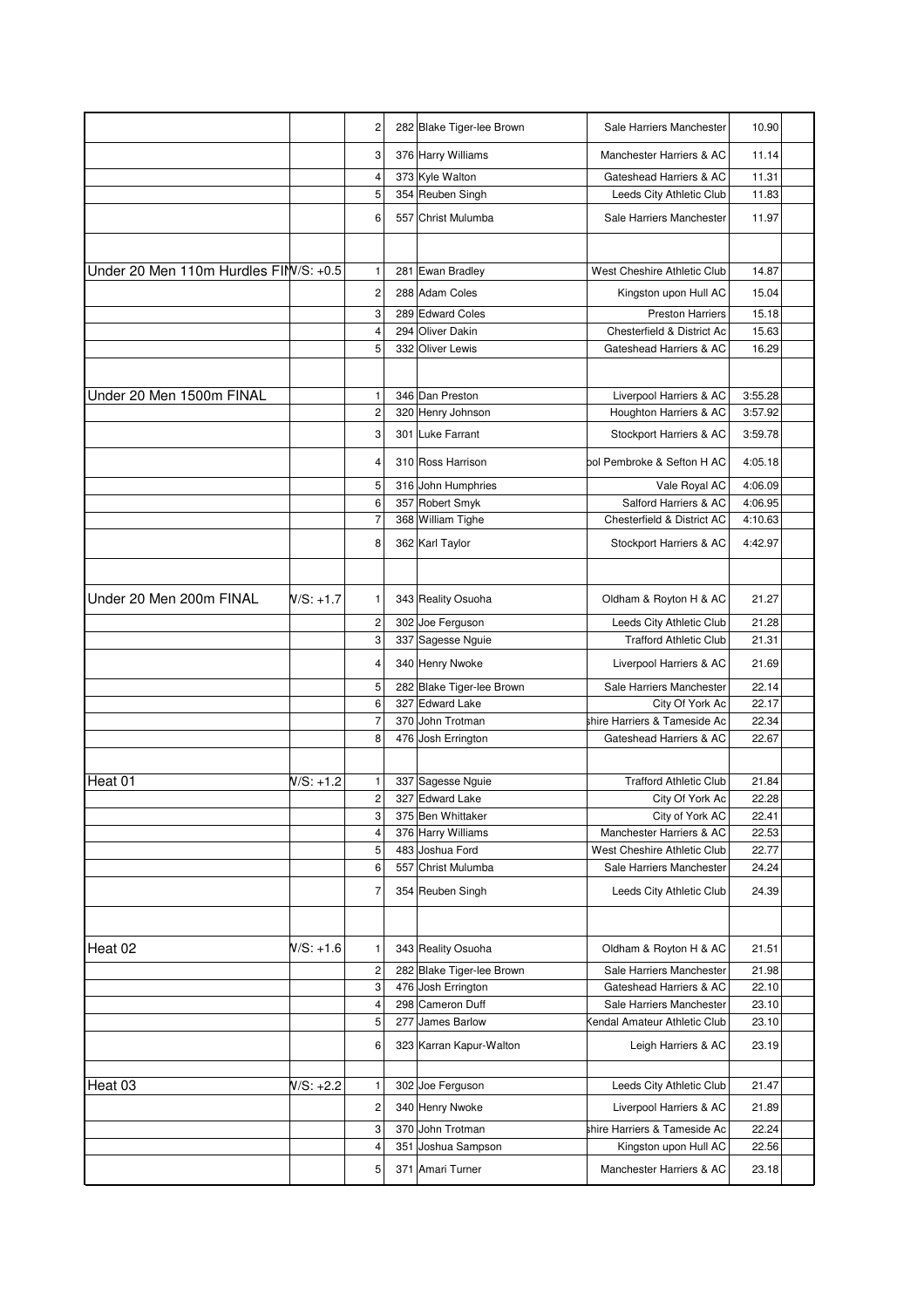|                                      |     | 6                       | 345 Sam Picton         | Rotherham Harriers and AC             | 23.21    |  |
|--------------------------------------|-----|-------------------------|------------------------|---------------------------------------|----------|--|
|                                      |     |                         |                        |                                       |          |  |
|                                      |     |                         |                        |                                       |          |  |
| Under 20 Men 3000m Steeplechase FIN/ |     | 1                       | 322 Jordan Jones       | Warrington A C                        | 10:10.86 |  |
|                                      |     |                         |                        |                                       |          |  |
| Under 20 Men 400m FINAL              |     | 1                       | 546 Leon Stubbs        | <b>Preston Harriers</b>               | 48.67    |  |
|                                      |     | $\overline{\mathbf{c}}$ | 276 Thomas Baines      | Sale Harriers Manchester              | 49.11    |  |
|                                      |     | 3                       | 479 Matthew Waterfield | Morpeth Harriers & AC                 | 49.39    |  |
|                                      |     | 4                       | 360 Will Stapleton     | <b>Ilam University Athletics Club</b> | 49.74    |  |
|                                      |     | 5                       | 287 Luke Chesters      | Sale Harriers Manchester              | 50.25    |  |
|                                      |     | 6                       | 333 Ataba Mamman       | Oldham & Royton H & Ac                | 50.40    |  |
|                                      |     | 7                       | 371 Amari Turner       | Manchester Harriers & AC              | 51.07    |  |
|                                      |     | 8                       | 330 Amaha Lawrence     | Leeds City Athletic Club              | 51.40    |  |
|                                      |     |                         |                        |                                       |          |  |
| Heat 01                              |     | 1                       | 276 Thomas Baines      | Sale Harriers Manchester              | 50.04    |  |
|                                      |     | $\overline{c}$          | 479 Matthew Waterfield | Morpeth Harriers & AC                 | 50.49    |  |
|                                      |     | 3                       | 330 Amaha Lawrence     | Leeds City Athletic Club              | 51.54    |  |
|                                      |     | 4                       | 338 James Nicholas     | Blackpool Wyre & Fylde AC             | 52.55    |  |
|                                      |     | 5                       | 336 Riley Nagle        | Blackpool Wyre & Fylde AC             | 54.36    |  |
|                                      |     |                         |                        |                                       |          |  |
| Heat 02                              |     | 1                       | 546 Leon Stubbs        | <b>Preston Harriers</b>               | 49.92    |  |
|                                      |     | $\overline{c}$          | 360 Will Stapleton     | llam University Athletics Club        | 50.22    |  |
|                                      |     | 3                       | 333 Ataba Mamman       | Oldham & Royton H & Ac                | 50.55    |  |
|                                      |     | 4                       | 287 Luke Chesters      | Sale Harriers Manchester              | 50.63    |  |
|                                      |     | 5                       | 371 Amari Turner       | Manchester Harriers & AC              | 51.44    |  |
| Under 20 Men 400m Hurdles FINAL      |     | 1                       | 324 Rory Keen          | Sale Harriers Manchester              | 54.52    |  |
|                                      |     | $\overline{\mathbf{c}}$ | 319 Callum Inman       | ey and Erewash Athletic Club          | 56.05    |  |
|                                      |     | 3                       | 352 Benjamin Schofield | City of York AC                       | 56.25    |  |
|                                      |     | 4                       | 355 Miles Sizer        | Wakefield District H & AC             | 56.28    |  |
|                                      |     | 5                       | 284 Solomon Brown      | Blackburn Harriers & AC               | 58.50    |  |
|                                      |     | 6                       | 321 Sam Johnson        | Stockport Harriers & AC               | 61.43    |  |
|                                      |     |                         |                        |                                       |          |  |
| Under 20 Men 5000m FINAL             |     | 1                       | 285 Joseph Buckley     | Warrington A C                        | 15:17.83 |  |
|                                      |     | 2                       | 280 Luke Bowen         | Kendal Amateur Athletic Club          | 16:18.89 |  |
| Under 20 Men 800m FINAL              |     | 1                       | 331 Ben Lee            | Vale Royal AC                         | 1:54.14  |  |
|                                      |     | 2                       | 494 Joe Wane           | Leigh Harriers & AC                   | 1:55.35  |  |
|                                      |     | 3                       | 304 Shaun Gee          | Sale Harriers Manchester              | 1:55.43  |  |
|                                      |     | 4                       | 317 Eddie Hunter       | Leeds City Athletic Club              | 1:56.71  |  |
|                                      |     | 5                       | 312 Kieran Hedley      | Morpeth Harriers & AC                 | 1:57.37  |  |
|                                      |     | 6                       | 348 Archie Richardson  | icoln Wellington Athletic Club        | 1:58.90  |  |
|                                      |     | 7                       | 311 Harry Hayes        | <b>Preston Harriers</b>               | 2:01.60  |  |
|                                      |     |                         |                        |                                       |          |  |
| Under 20 Men Discus FINAL            | W/S | 1                       | 363 Aran Thomas        | Wakefield District H & AC             | 42.91    |  |
|                                      |     | 2                       | 329 Ruaridh Lang       | Morpeth Harriers & AC                 | 42.51    |  |
|                                      |     | 3                       | 325 Anthony Kent       | Blackburn Harriers & AC               | 40.79    |  |
|                                      |     | 4                       | 326 Josh Knox          | Leigh Harriers & AC                   | 39.14    |  |
|                                      |     | 5                       | 347 Fletcher Reid      | Wigan & District H & AC               | 35.19    |  |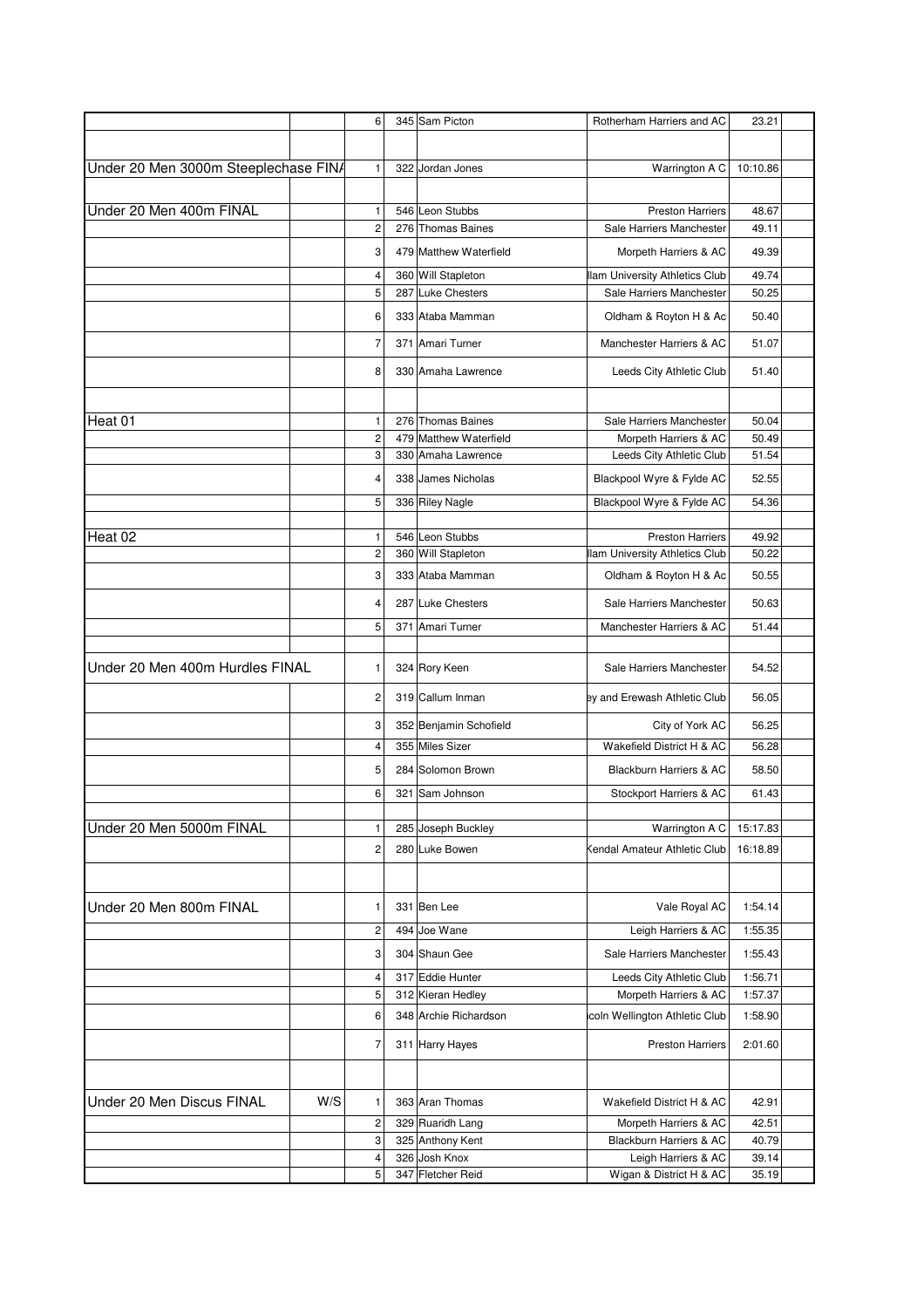|                                     |     | 6                       |     | 534 Connor Gillie T/F44 | Barton & District AC                                       | 31.13          |        |
|-------------------------------------|-----|-------------------------|-----|-------------------------|------------------------------------------------------------|----------------|--------|
|                                     |     | 7                       |     | 292 Joseph Connelly     | Carlisle Aspatria Ac                                       | 30.71          |        |
|                                     |     | 8                       |     | 523 Sam Dyson F41       | Wigan & District H & Ac                                    | 17.29          |        |
|                                     |     |                         |     |                         |                                                            |                |        |
|                                     |     |                         |     |                         |                                                            |                |        |
| Under 20 Men Hammer FINAL           | W/S | 1                       |     | 80 Shaun Kerry          | Kingston upon Hull AC                                      | 63.49          |        |
|                                     | W/S |                         |     | 372 Kaya Walker         |                                                            |                |        |
| Under 20 Men High Jump FINAL        |     | 1<br>$\overline{c}$     |     | 279 Adam Berwick        | Of Sheffield And Dearne Ac<br>ey And Erewash Athletic Club | 2.05<br>2.00   |        |
|                                     |     | 3                       |     | 364 Aron Thomas         | Sale Harriers Manchester                                   | 1.80           |        |
|                                     |     | 4                       | 366 | Jacob Thompson          | Sale Harriers Manchester                                   | 1.80           |        |
|                                     |     | 5                       |     | 315 Cameron Howes       | Pontefract Ac                                              | 1.80           |        |
|                                     |     |                         |     |                         |                                                            |                |        |
| Under 20 Men Javelin FINAL          | W/S | 1                       |     | 349 Luke Robinson       | City of York AC                                            | 54.15          |        |
|                                     |     | 2                       |     | 363 Aran Thomas         | Wakefield District H & AC                                  | 51.91          |        |
|                                     |     |                         |     |                         |                                                            |                |        |
|                                     |     | 3                       |     | 283 Christopher Brown   | Liverpool Harriers & AC                                    | 49.14          |        |
|                                     |     | 4                       |     | 377 Oliver Wright       | City of York AC                                            | 48.61          |        |
|                                     |     | 5                       |     | 326 Josh Knox           | Leigh Harriers & AC                                        | 43.06          |        |
| Under 20 Men Long Jump FINAI        | W/S | 1                       |     | 378 Archie Yeo          | Scunthorpe & District AC                                   | 7.45           |        |
|                                     |     | 2                       |     | 309 Joe Halpin          | Gateshead Harriers & AC                                    | 6.69           |        |
|                                     |     | 3                       |     | 288 Adam Coles          | Kingston upon Hull AC                                      | 6.40           |        |
|                                     |     | 4                       |     | 339 Harvey Noble        | <b>Preston Harriers</b>                                    | 6.38           |        |
|                                     |     | 5                       |     | 295 Harvey Darroch      | <b>Wirral AC</b>                                           | 6.34           |        |
|                                     |     | 6                       | 353 | Scott Sinclair          | Blackpool Wyre & Fylde AC                                  | 6.11           |        |
|                                     |     | $\overline{7}$          | 361 | Nathan Sykes            | Oldham & Royton H & AC                                     | 5.29           |        |
|                                     |     | 8                       | 502 | Alexander Thomson T/F38 | <b>Witemoss AAC</b>                                        | 5.09           |        |
|                                     |     |                         |     |                         |                                                            |                |        |
| Under 20 Men Pole Vault FINAL       | W/S | 1                       |     | 328 Christopher Lamb    | Wigan & District H & AC                                    | 4.71           | $+1.7$ |
|                                     |     | 2                       |     | 281 Ewan Bradley        | West Cheshire Athletic Club                                | 4.25           | $+3.1$ |
|                                     |     | 3                       |     | 303 William Foot        | Chesterfield & District AC                                 | 3.90           | $+1.1$ |
|                                     |     | $\overline{\mathbf{4}}$ |     | 323 Karran Kapur-Walton | Leigh Harriers & AC                                        | 3.60           | $+1.4$ |
|                                     |     |                         |     |                         |                                                            |                | $+0.6$ |
| Under 20 Men Shot Putt FINAL        | W/S | 1                       |     | 369 David Todd          | City of York AC                                            | 14.76          | $+0.0$ |
|                                     |     | $\overline{2}$          |     | 80 Shaun Kerry          |                                                            |                | $+2.0$ |
|                                     |     | 3                       |     | 325 Anthony Kent        | Kingston upon Hull AC<br>Blackburn Harriers & AC           | 14.07<br>12.48 | $+1.0$ |
|                                     |     |                         |     |                         |                                                            |                |        |
|                                     |     | 4                       |     | 363 Aran Thomas         | Wakefield District H & AC                                  | 12.42          |        |
|                                     |     | 5                       |     | 534 Connor Gillie T/F44 | Barton & District AC                                       | 10.61          |        |
|                                     |     | 6                       |     | 339 Harvey Noble        | <b>Preston Harriers</b>                                    | 9.67           |        |
| Under 20 Men Triple Jump FINA       | W/S | 1                       |     | 374 Harrison Whitfield  | Gateshead Harriers & AC                                    | 13.28          |        |
|                                     |     | 2                       |     | 485 Finlay Campbell     | Wigan & District H & Ac                                    | 13.19          |        |
|                                     |     | 3                       |     | 307 Jonathan Gough      | Blackburn Harriers & Ac                                    | 13.03          |        |
|                                     |     | 4                       |     | 367 Ethan Tibbs         | <b>Preston Harriers</b>                                    | 12.85          |        |
|                                     |     |                         |     |                         |                                                            |                |        |
| Under 20 Women 100m FINAL W/S: +1.0 |     | 1                       |     | 380 Leonie Ashmeade     | Wakefield District H & AC                                  | 11.79          |        |
|                                     |     | 2                       |     | 417 Hannah Kelly        | Bolton United Harriers & AC                                | 11.79          |        |
|                                     |     | 3                       |     | 396 Nicola Caygill      | Jarrow & Hebburn AC                                        | 11.84          |        |
|                                     |     | 4                       |     | 433 Jazmine Moss        | Gateshead Harriers & AC                                    | 11.84          |        |
|                                     |     | 5                       |     | 441 Trinity Powell      | Manchester Harriers & AC                                   | 12.02          | $+1.8$ |
|                                     |     | 6                       |     | 403 Grace Goodsell      | Stockport Harriers & AC                                    | 12.40          | $+1.6$ |
|                                     |     | 7                       |     | 453 Rukayatu Shonibare  | Sale Harriers Manchester                                   | 12.59          | $+0.7$ |
|                                     |     | 8                       |     | 464 Regan Walker        | Sale Harriers Manchester                                   | 12.68          | $+1.6$ |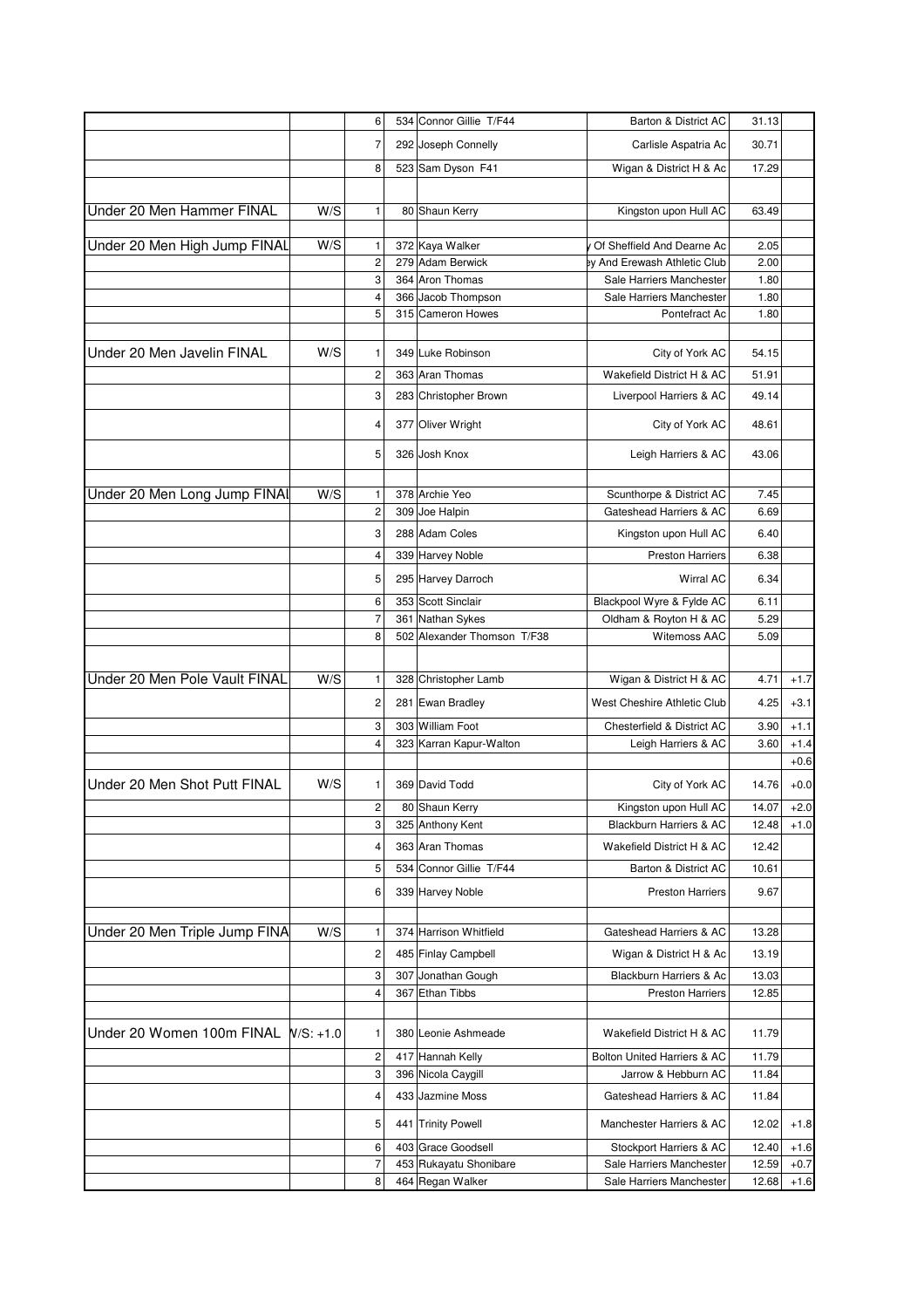| Heat 01                               | $N/S: +2.4$ | $\mathbf{1}$        |     | 417 Hannah Kelly                      | Bolton United Harriers & AC              | 11.74              |
|---------------------------------------|-------------|---------------------|-----|---------------------------------------|------------------------------------------|--------------------|
|                                       |             | 2                   |     | 441 Trinity Powell                    | Manchester Harriers & AC                 | 11.91              |
|                                       |             | 3                   |     | 403 Grace Goodsell                    | Stockport Harriers & AC                  | 12.35              |
|                                       |             | 4                   |     | 386 Florence Beedie                   | Derby Athletic Club                      | 12.57              |
|                                       |             | 5                   |     | 388 Layla Bell                        | ough Athletic Club (Mandale)             | 12.90              |
|                                       |             | 6                   |     | 463 Harriet Vaughan                   | <b>Bury Athletic Club</b>                | 13.08              |
| Heat 02                               | N/S: +2.4   | 1                   |     | 380 Leonie Ashmeade                   | Wakefield District H & AC                | 11.71              |
|                                       |             | $\overline{c}$      |     | 464 Regan Walker                      | Sale Harriers Manchester                 | 12.53              |
|                                       |             | 3                   |     | 436 Temi Mustapha                     | Lancaster & Morecambe AC                 | 12.57              |
|                                       |             | 4                   |     | 391 Bria Bullard                      | Sale Harriers Manchester                 | 12.75              |
|                                       |             | 5                   |     | 397 Rachel Caygill                    | Jarrow & Hebburn Ac                      | 12.80              |
|                                       |             | 6                   |     | 407 Taylor Harry                      | Liverpool Harriers & AC                  | 12.88              |
|                                       |             |                     |     |                                       |                                          |                    |
| Heat 03                               | $N/S: +2.8$ | 1                   |     | 433 Jazmine Moss                      | Gateshead Harriers & AC                  | 11.80              |
|                                       |             | 2                   |     | 396 Nicola Caygill                    | Jarrow & Hebburn AC                      | 11.89              |
|                                       |             | 3                   |     | 453 Rukayatu Shonibare                | Sale Harriers Manchester                 | 12.51              |
|                                       |             | 4                   |     | 499 Eve Grant                         | Liverpool Harriers & AC                  | 12.58              |
|                                       |             | 5                   |     | 381 Sophie Ashurst                    | Sale Harriers Manchester                 | 12.86              |
|                                       |             | 6                   |     | 414 Emily Hulyer                      | ough Athletic Club (Mandale)             | 13.06              |
|                                       |             |                     |     |                                       |                                          |                    |
| Under 20 Women 100m Hurdles W/S: +0.0 |             | $\mathbf{1}$        |     | 439 Abigail Pawlett                   | Stockport Harriers & AC                  | 14.39              |
|                                       |             | $\overline{c}$      |     | 395 Amy Carter                        | ough Athletic Club (Mandale)             | 14.53              |
|                                       |             | 3                   |     | 432 Venus Morgan                      | Kingston Upon Hull Ac                    | 15.14              |
|                                       |             |                     |     |                                       |                                          |                    |
| Under 20 Women 1500m FINAL            |             | $\mathbf{1}$        |     | 434 Stephanie Moss                    | Sale Harriers Manchester                 | 4:33.44            |
|                                       |             | $\overline{c}$<br>3 |     | 409 Olivia Haveron<br>455 Holly Smith | Harrogate Harriers & AC<br>Vale Royal AC | 4:34.92<br>4:35.30 |
|                                       |             |                     |     |                                       |                                          |                    |
|                                       |             | 4                   |     | 426 Emily Lowery                      | Vale Royal AC                            | 4:43.21            |
|                                       |             | 5                   |     | 443 Keiva Rennocks                    | Rotherham Harriers and AC                | 4:43.43            |
|                                       |             | 6                   |     | 442 Rhian Purves                      | Gosforth Harriers & AC                   | 4:45.09            |
|                                       |             | 7                   |     | 447 Sophie Rotheram                   | <b>Preston Harriers</b>                  | 4:48.77            |
|                                       |             | 8                   |     | 555 Catherine Hooper                  | <b>Trafford Athletic Club</b>            | 4:58.58            |
|                                       |             |                     |     |                                       |                                          |                    |
| Under 20 Women 200m FINAL W/S: +3.0   |             | 1                   |     | 417 Hannah Kelly                      | Bolton United Harriers & AC              | 23.52              |
|                                       |             | 2                   | 433 | Jazmine Moss                          | Gateshead Harriers & AC                  | 23.64              |
|                                       |             | 3                   |     | 390 Ellie Booker                      | Rotherham Harriers And Ac                | 24.31              |
|                                       |             | 4                   |     | 406 Natasha Harrison                  | Stockport Harriers & AC                  | 24.71              |
|                                       |             | 5                   |     | 435 Holly Murray                      | Stockport Harriers & AC                  | 24.74              |
|                                       |             | 6                   |     | 468 Acacia Williams-Hewitt            | Hallamshire Harriers Sheffield           | 25.21              |
|                                       |             | $\overline{7}$      |     | 453 Rukayatu Shonibare                | Sale Harriers Manchester                 | 25.42              |
|                                       |             | 8                   |     | 440 Stella Perrett                    | orth Shields Polytechnic Club            | 25.56              |
| Heat 01                               | N/S: +2.1   | 1                   |     | 433 Jazmine Moss                      | Gateshead Harriers & AC                  | 24.29              |
|                                       |             | 2                   |     | 453 Rukayatu Shonibare                | Sale Harriers Manchester                 | 25.28              |
|                                       |             | 3                   |     | 468 Acacia Williams-Hewitt            | Hallamshire Harriers Sheffield           | 25.29              |
|                                       |             | 4                   |     | 421 Ashleigh Lachenicht               | Northern (isle Of Man) Ac                | 25.64              |
|                                       |             | 5                   |     | 464 Regan Walker                      | Sale Harriers Manchester                 | 26.05              |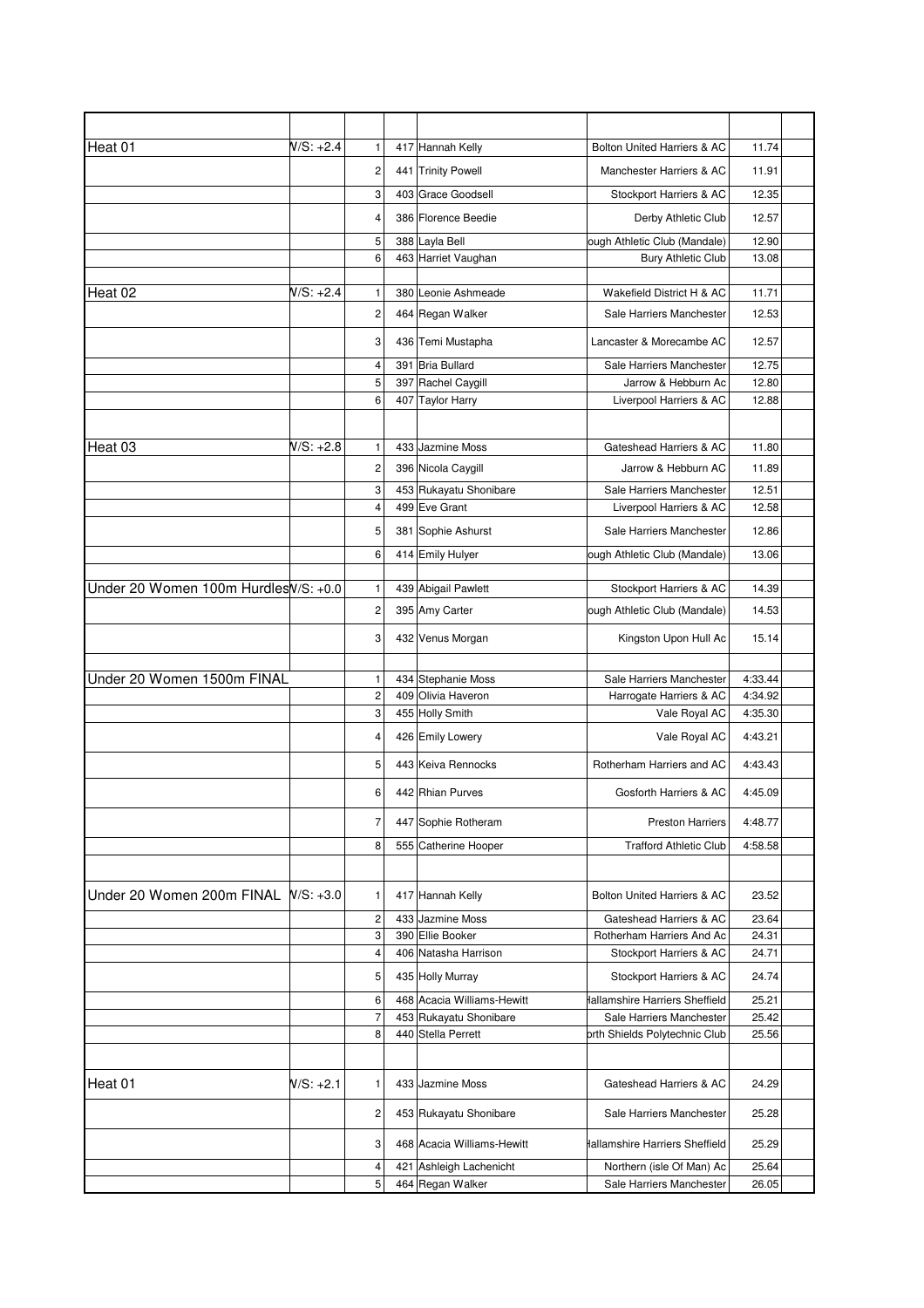|                                   |           | 6              |     | 391 Bria Bullard                           | Sale Harriers Manchester                           | 26.21          |  |
|-----------------------------------|-----------|----------------|-----|--------------------------------------------|----------------------------------------------------|----------------|--|
|                                   |           | $\overline{7}$ |     | 463 Harriet Vaughan                        | <b>Bury Athletic Club</b>                          | 26.99          |  |
|                                   |           |                |     |                                            |                                                    |                |  |
| Heat 02                           | N/S: +3.3 | 1              |     | 417 Hannah Kelly                           | Bolton United Harriers & AC                        | 23.93          |  |
|                                   |           | 2              |     | 390 Ellie Booker                           | Rotherham Harriers And Ac                          | 24.43          |  |
|                                   |           | 3              |     | 406 Natasha Harrison                       | Stockport Harriers & AC                            | 24.58          |  |
|                                   |           | 4              |     | 435 Holly Murray                           | Stockport Harriers & AC                            | 24.77          |  |
|                                   |           | 5              |     | 440 Stella Perrett                         | orth Shields Polytechnic Club                      | 25.49          |  |
|                                   |           | 6              |     | 473 Lauren Blakey                          | Derby Athletic Club                                | 26.74          |  |
|                                   |           |                |     |                                            |                                                    |                |  |
| Under 20 Women 400m FINAL         | V/S: CBP  | 1              | 406 | Natasha Harrison                           | Stockport Harriers & AC                            | 55.00          |  |
|                                   |           | 2              |     | 379 Emma Alderson                          | Liverpool Harriers & AC                            | 56.40          |  |
|                                   |           | 3              |     | 421 Ashleigh Lachenicht                    | Northern (isle Of Man) Ac                          | 57.25          |  |
|                                   |           | 4              |     | 420 Olivia Kimbowa                         | Bolton United Harriers & AC                        | 58.15          |  |
|                                   |           | 5              | 501 | Natasha Cookson                            | Sedbergh School AC                                 | 61.03          |  |
|                                   |           | 6              |     | 430 Lucy Mills                             | Halifax Harriers & AC                              | 61.61          |  |
|                                   |           |                |     |                                            |                                                    |                |  |
| Under 20 Women 400m Hurdles FINAL |           | 1              |     | 401 Steph Driscoll                         | Liverpool Harriers & AC                            | 62.13          |  |
|                                   |           | $\mathbf 2$    |     | 398 Jasmine Clark                          | ough Athletic Club (mandale)                       | 63.57          |  |
|                                   |           | 3              |     | 431 Emily Misantoni                        | Stockport Harriers & AC                            | 65.50          |  |
|                                   |           | 4              |     | 462 Jordan Thrower                         | New Marske Harriers Club                           | 65.77          |  |
|                                   |           | 5              |     | 465 Molly Waring                           | Spenborough & Dist AC                              | 67.22          |  |
|                                   |           | 6              |     | 496 Alex Duckitt                           | Sedbergh School RC                                 | 67.99          |  |
|                                   |           |                |     |                                            |                                                    |                |  |
| Under 20 Women 800m FINAL         |           | 1              |     | 413 Molly Hudson                           | Derby Athletic Club                                | 2:13.43        |  |
|                                   |           | $\overline{c}$ | 411 | Julia Hodder                               | <b>Wirral AC</b>                                   | 2:13.61        |  |
|                                   |           | 3              | 409 | Olivia Haveron                             | Harrogate Harriers & AC                            | 2:14.73        |  |
|                                   |           | 4              |     | 402 Emma Fulton                            | <b>Preston Harriers</b>                            | 2:16.49        |  |
|                                   |           | 5              |     | 383 Emma Ball                              | Rotherham Harriers and AC                          | 2:18.59        |  |
|                                   |           | 6              |     | 482 Alice Stiles                           | Manchester Harriers & AC                           | 2:27.41        |  |
|                                   |           | $\overline{7}$ |     | 399 Sophie Clark                           | Barton & District AC                               | 2:30.92        |  |
|                                   |           | 8              |     | 471 Chiara Young                           | Sale Harriers Manchester                           | 2:34.60        |  |
|                                   |           |                |     |                                            |                                                    |                |  |
| Under 20 Women Discus FINAL       | W/S       | 1              |     | 498 Caitlin Emerson                        | Sale Harriers Manchester                           | 40.46          |  |
|                                   |           | 2              |     | 460 Abigail Thompson                       | Border Harriers & AC                               | 36.90          |  |
|                                   |           | 3              |     | 425 Megan Lockwood                         | <b>Manx Harriers</b>                               | 31.00          |  |
|                                   |           | 4              |     | 384 Gemma Barnsdale                        | Scunthorpe & District AC                           | 28.61          |  |
|                                   |           | 5              |     | 387 Charlotte Bell                         | Spenborough & Dist AC                              | 27.46          |  |
|                                   |           | 6              |     | 469 Tegan Wilson                           | City of York AC                                    | 25.59          |  |
|                                   |           | 7<br>8         |     | 412 Rebekah Hopper<br>530 Amy Thompson F40 | Wigan & District H & Ac<br>Liverpool Harriers & AC | 23.72<br>13.97 |  |
|                                   |           |                |     |                                            |                                                    |                |  |
|                                   |           |                |     |                                            |                                                    |                |  |
| Under 20 Women Hammer FINA        | W/S       | 1              |     | 454 Tara Simpson-Sullivan                  | Wigan & District H & AC                            | 58.40          |  |
|                                   |           | 2              |     | 549 Zoe Price                              | Liverpool Harriers & AC                            | 52.00          |  |
|                                   |           | 3              |     | 493 Maria Schofield                        | City of York AC                                    | 46.79          |  |
|                                   |           | 4              |     | 389 Hannah Blood                           | Sale Harriers Manchester                           | 44.71          |  |
|                                   |           | 5              |     | 445 Sarah Robinson                         | Scunthorpe & District Ac                           | 44.68          |  |
|                                   |           | 6              |     | 425 Megan Lockwood                         | <b>Manx Harriers</b>                               | 28.56          |  |
|                                   |           |                |     |                                            |                                                    |                |  |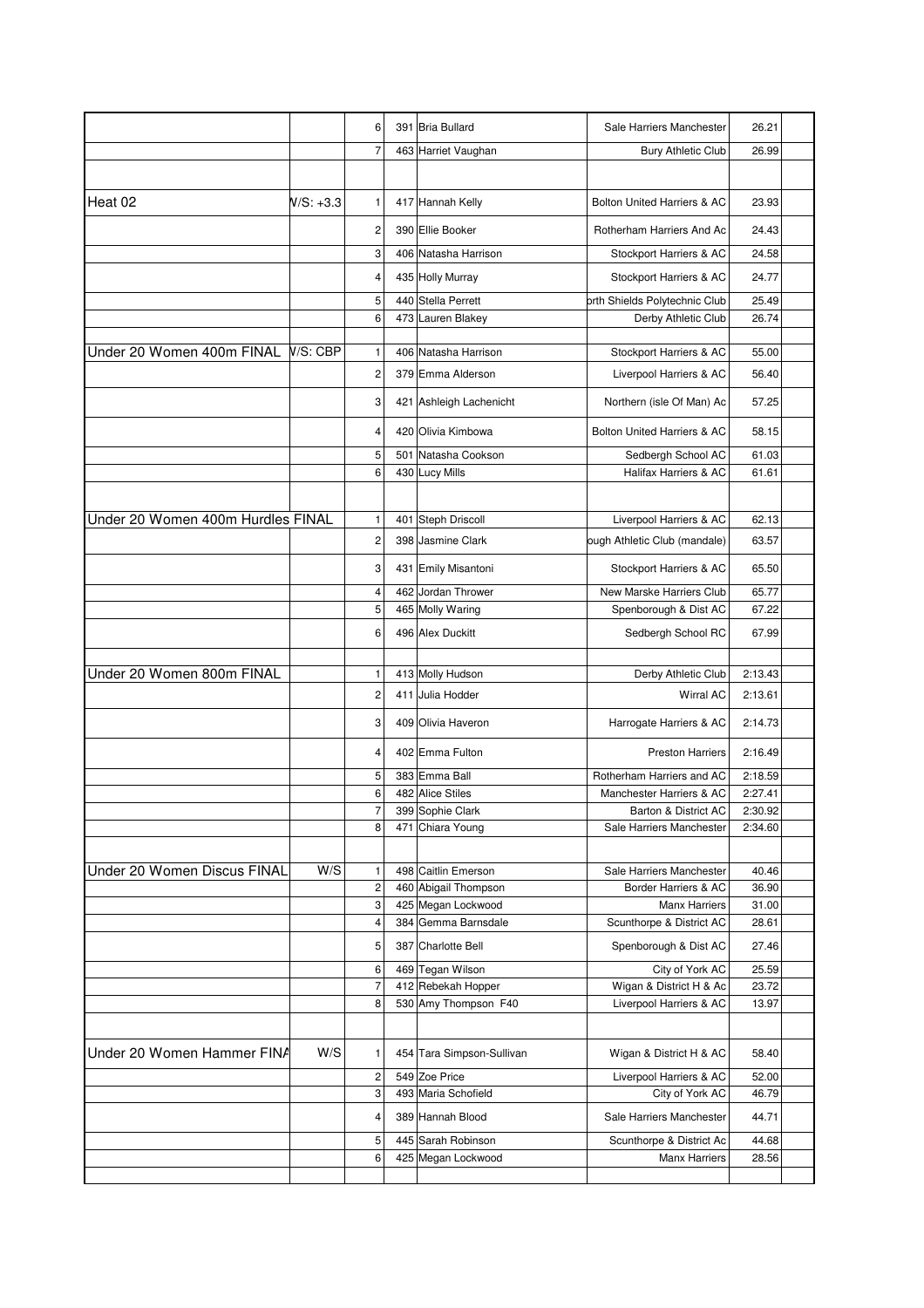| Under 20 Women High Jump FII  | W/S | 1                       | 548 Hannah Moat                           | Scunthorpe & District Ac     | 1.70         |        |
|-------------------------------|-----|-------------------------|-------------------------------------------|------------------------------|--------------|--------|
|                               |     | 2                       | 437 Gabrielle ONeil                       | Liverpool Harriers & AC      | 1.65         |        |
|                               |     | 3                       | 457 Rhea Southcott                        | Leeds City Athletic Club     | 1.60         |        |
|                               |     | 4                       | 418 Charlotte Kerr                        | Rotherham Harriers And Ac    | 1.55         |        |
|                               |     | 5                       | 424 Rebecca Lister                        | City of York AC              | 1.55         |        |
|                               |     |                         |                                           |                              |              |        |
| Under 20 Women Javelin FINAL  | W/S | $\mathbf{1}$            | 419 Zoe Ellen Kidney                      | Pendle Athletic Club         | 41.02        |        |
|                               |     | $\overline{c}$          | 404 Bobbie Griffiths                      | Morpeth Harriers & AC        | 39.90        |        |
|                               |     | 3                       | 423 Emily Lewtas                          | Leigh Harriers & AC          | 31.73        |        |
|                               |     | 4                       | 412 Rebekah Hopper                        | Wigan & District H & Ac      | 31.57        |        |
|                               |     | 5                       | 425 Megan Lockwood                        | <b>Manx Harriers</b>         | 27.86        |        |
|                               |     | 6                       | 424 Rebecca Lister                        | City of York AC              | 26.96        |        |
|                               |     | $\overline{7}$          | 384 Gemma Barnsdale                       | Scunthorpe & District AC     | 25.97        |        |
|                               |     | 8                       | 463 Harriet Vaughan                       | <b>Bury Athletic Club</b>    | 21.71        |        |
|                               |     | 9                       | 530 Amy Thompson F40                      | Liverpool Harriers & AC      | 13.51        |        |
|                               |     |                         |                                           |                              |              |        |
| Under 20 Women Long Jump FI   | W/S | 1                       | 439 Abigail Pawlett                       | Stockport Harriers & AC      | 5.77         |        |
|                               |     | $\overline{c}$          | 446 Amy Rolfe                             | City Of York Ac              | 5.62         |        |
|                               |     | 3                       | 403 Grace Goodsell                        | Stockport Harriers & AC      | 5.44         |        |
|                               |     | $\overline{\mathbf{4}}$ | 444 Lucy Robinson                         | Stockport Harriers & AC      | 5.33         |        |
|                               |     | 5                       | 467 Katie Waterworth                      | Stockport Harriers & AC      | 5.32         |        |
|                               |     | 6                       | 422 Megan Lasseter                        | Stockport Harriers & AC      | 5.19         |        |
|                               |     | $\overline{7}$          | 463 Harriet Vaughan                       | <b>Bury Athletic Club</b>    | 5.18         |        |
|                               |     | 8                       | 424 Rebecca Lister                        | City of York AC              | 5.09         |        |
|                               |     | 9                       | 393 Megan Busby                           | Of Sheffield And Dearne Ac   | 5.01         |        |
|                               |     | 10                      | 392 Chloe Burgess                         | Wigan & District H & AC      | 4.98         | $+2.0$ |
|                               |     | 11                      | 412 Rebekah Hopper                        | Wigan & District H & Ac      | 4.78         | $+0.7$ |
|                               |     | 12                      | 449 Emma Scarborough                      | Gateshead Harriers & AC      | 4.73         | 0.0    |
|                               |     |                         |                                           |                              |              | $+0.6$ |
| Under 20 Women Pole Vault FIN | W/S | 1                       | 381 Sophie Ashurst                        | Sale Harriers Manchester     | 3.80         | $+0.1$ |
|                               |     | $\overline{\mathbf{c}}$ | 410 Elizabeth Henshall                    | Liverpool Harriers & AC      | 3.40         | $+1.6$ |
|                               |     | 3                       | 408 Amy Haslam                            | Sale Harriers Manchester     | 3.40         | $+2.2$ |
|                               |     | 4                       | 466 Jasmine Waters                        | Of Sheffield And Dearne Ac   | 3.00         | $+0.9$ |
|                               |     | 5                       | 470 Lucie Wolfenden                       | Sale Harriers Manchester     | 2.90         | $+0.0$ |
|                               |     |                         |                                           |                              |              | $+1.3$ |
| Under 20 Women Shot Putt FIN  | W/S | 1                       | 457 Rhea Southcott                        | Leeds City Athletic Club     | 13.06        | $+1.0$ |
|                               |     | $\overline{\mathbf{c}}$ | 493 Maria Schofield                       | City of York AC              | 11.55        | $+1.5$ |
|                               |     | 3                       | 394 Kate Carmichael                       | ough Athletic Club (mandale) | 10.84        |        |
|                               |     |                         |                                           |                              |              |        |
|                               |     | 4                       | 384 Gemma Barnsdale                       | Scunthorpe & District AC     | 9.08         |        |
|                               |     |                         |                                           |                              |              |        |
|                               |     | 5                       | 425 Megan Lockwood                        | <b>Manx Harriers</b>         | 8.14         |        |
|                               |     | 6<br>7                  | 463 Harriet Vaughan<br>424 Rebecca Lister | <b>Bury Athletic Club</b>    | 8.10<br>7.27 |        |
|                               |     |                         |                                           | City of York AC              |              |        |
|                               |     | 8                       | 530 Amy Thompson F40                      | Liverpool Harriers & AC      | 5.25         |        |
|                               |     |                         |                                           |                              |              |        |
| Under 20 Women Triple Jump F  | W/S | 1                       | 444 Lucy Robinson                         | Stockport Harriers & AC      | 11.70        |        |
|                               |     | $\overline{c}$          | 422 Megan Lasseter                        | Stockport Harriers & AC      | 11.20        |        |
|                               |     | 3                       | 452 Katie Shingler                        | Wigan & District H & Ac      | 11.05        |        |
|                               |     | 4                       | 450 Isobel Seed                           | Salford Harriers & AC        | 10.87        |        |
|                               |     | 5                       | 416 Emily Jarad                           | Stockport Harriers & AC      | 10.87        |        |
|                               |     |                         |                                           |                              |              |        |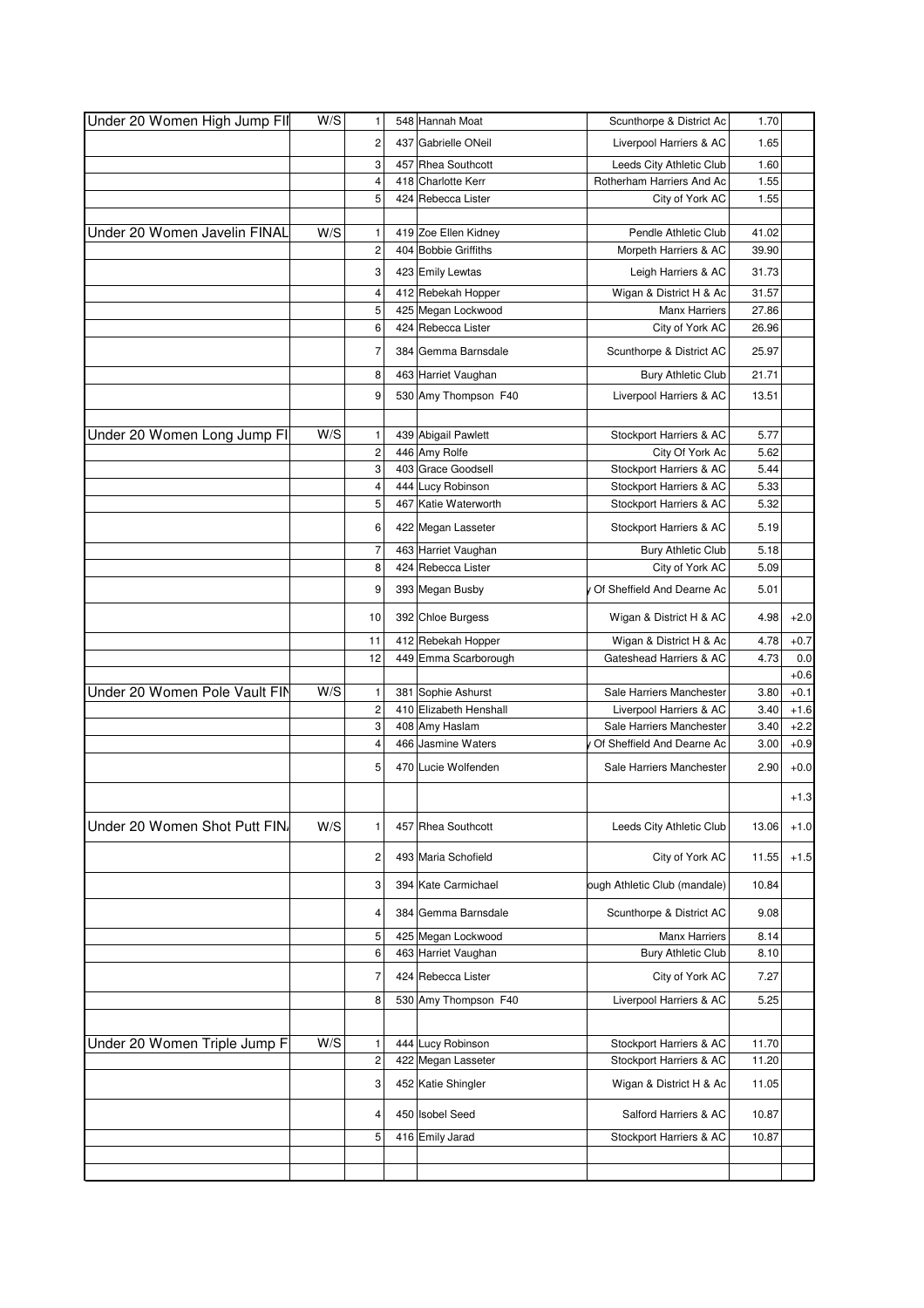|  |  |  | $+0.1$ |
|--|--|--|--------|
|  |  |  | $+5.4$ |
|  |  |  | $+1.8$ |
|  |  |  | $+1.8$ |
|  |  |  | $+1.9$ |